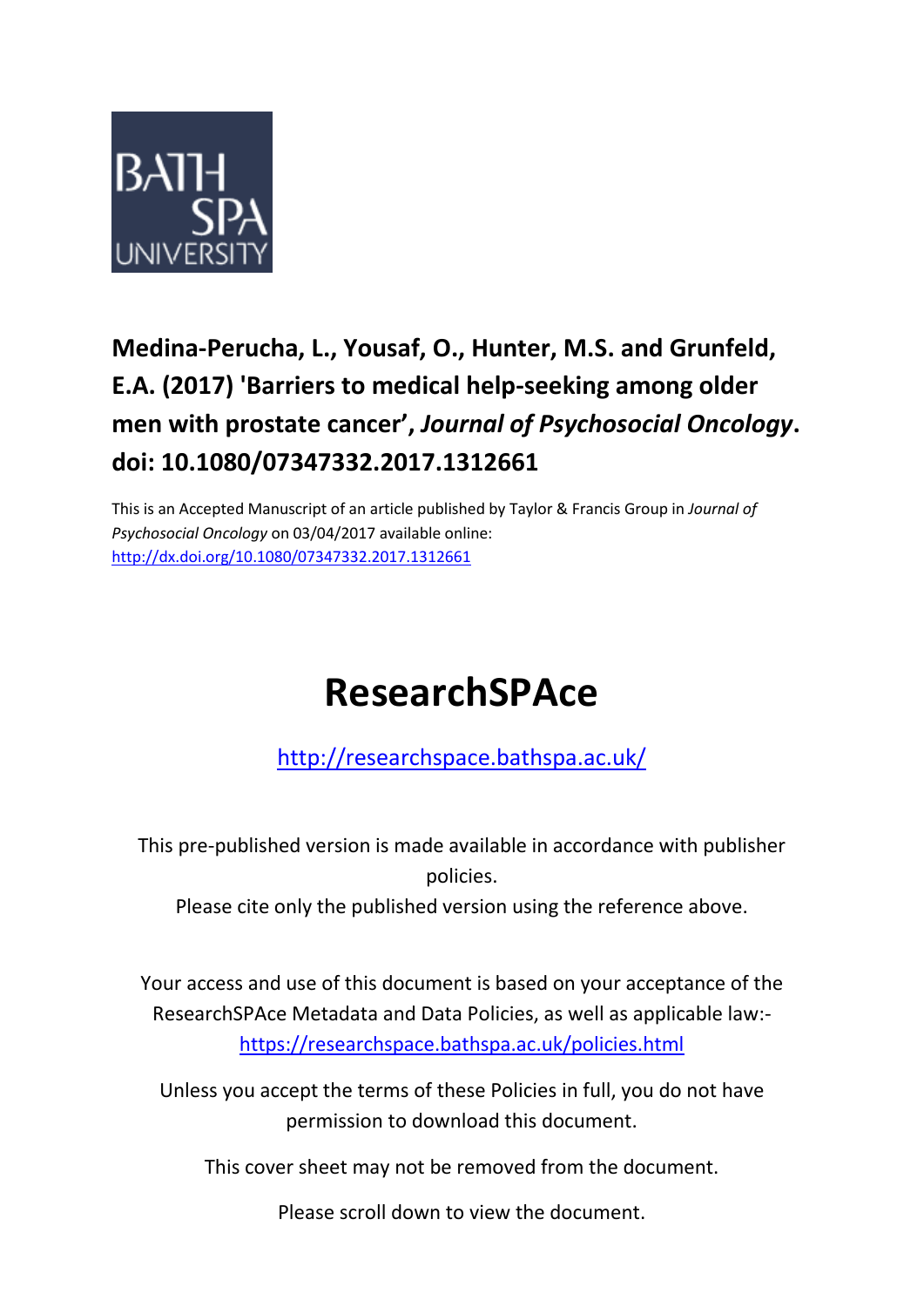#### **Barriers to medical help-seeking among older men with prostate cancer**

**Medina-Perucha, L.<sup>1</sup> , Yousaf O.<sup>2</sup> , Hunter M.S.<sup>3</sup> , & Grunfeld E.A.<sup>4</sup>**

1 Department of Pharmacy and Pharmacology, University of Bath, UK

2 Department of Psychology, University of Bath, UK

3 Institute of Psychiatry, Psychology and Neuroscience, King's College London, London, UK

4 Centre for Technology Enabled Health Research, Coventry University, Coventry, UK

#### **Corresponding author**

Laura Medina-Perucha Department of Pharmacy and Pharmacology University of Bath 5 West, 2.52 Bath, BA2 7AY E-mail: l.medina.perucha@bath.ac.uk Phone: +44 (0)1225 384215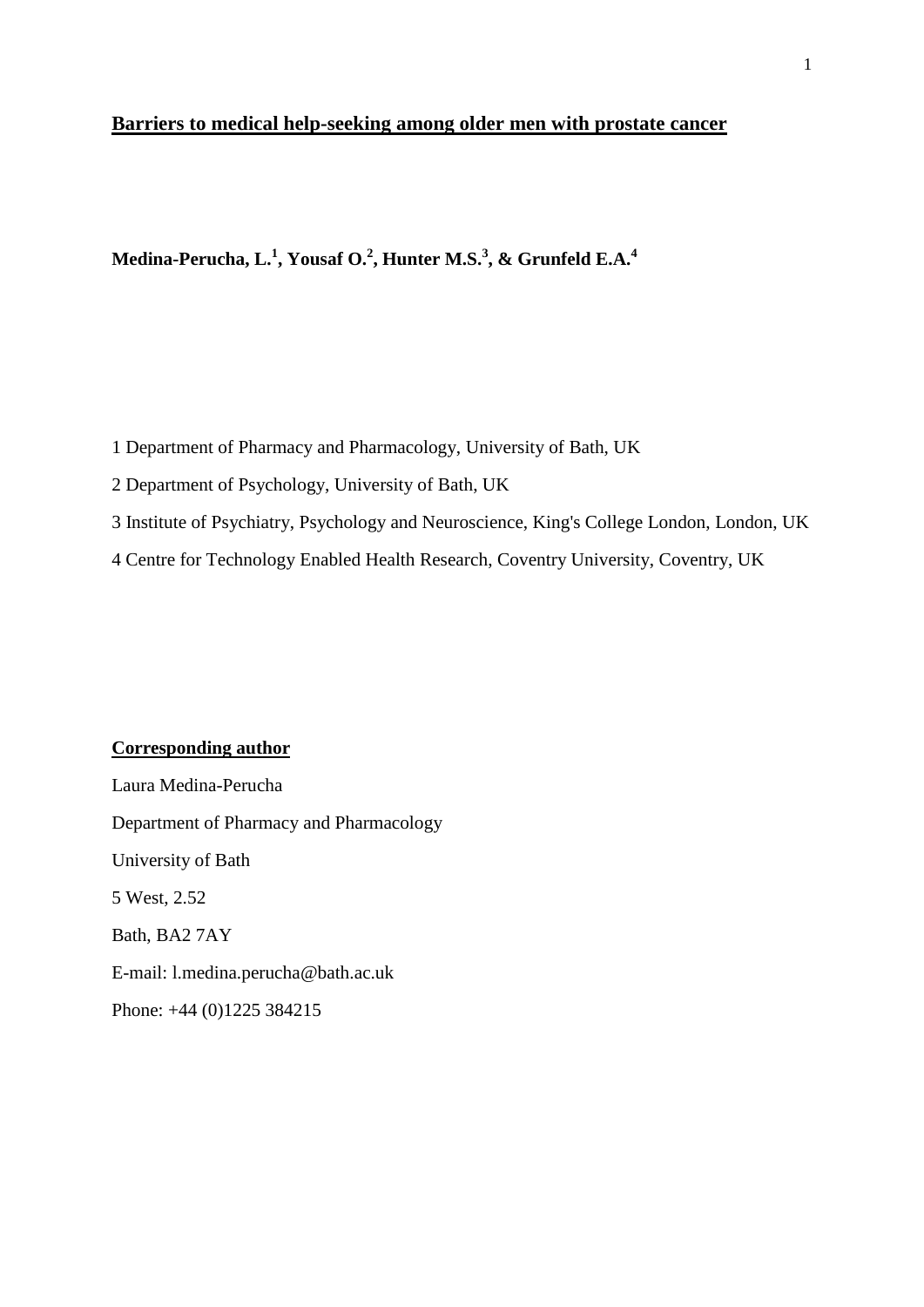#### **Abstract**

**Objective**. Men's disinclination to seek medical help has been linked to higher rates of morbidity and mortality compared to women. However, previous studies were conducted predominantly with healthy, young, and middle-aged men. We explored the perceived medical barriers to help-seeking in older men with prostate cancer. **Method**. Twenty men with prostate cancer took part in semi-structured interviews, which were analysed using thematic analysis. **Results**. Three themes were identified related to negative attitudes towards help-seeking: male gender role; fear of the health condition, medical and treatment procedures; and embarrassment as a consequence of medical examinations, communication with health (and non-health) professionals, and the disclosure of sexual-related symptoms. **Conclusion.** The barriers identified in our study strengthen the evidence for the impact of the traditional masculine on help-seeking in men.

**Key words:** help-seeking, men, prostate cancer, masculinity, thematic analysis

#### **Introduction**

The adoption of traditional male role norms has been associated with unhealthy behaviours such as poor diet (Gough & Conner, 2006), smoking, excessive alcohol consumption (De Visser, Smith & McDonnell, 2009), and a higher risk of injury (White et al., 2011). Masculine roles have been also identified as significant factors for the non-use of or delay in accessing the healthcare system (Cusack, et al., 2006; Doherty & Kartalova-O'Doherty, 2010; Galdas, Cheater & Marshall, 2005; Hale, Grogan, & Willott, 2010; Johnson, et al., 2012; Levant, Wimer, & Williams, 2011; McCusker & Galupo, 2011; Möller-Leimkühler, 2002; Wenger, 2011; White et al., 2011; Yousaf, Grunfeld & Hunter, 2013; Yousaf, Popat & Hunter, 2014). In addition, when compared to women, men are more reluctant to seek medical and psychological professional advice (Cusack, Deane, Wilson, & Ciarrochi, 2006; Doherty & Kartalova-O'Doherty, 2010; Hale, Grogan, & Willott, 2010; Levant, Wimer, & Williams, 2011; Johnson, Oliffe, Kelly, Galdas & Ogrodniczuk, 2012; McCusker & Galupo, 2011; Möller-Leimkühler, 2002; Wenger, 2011; White et al., 2011; Yousaf, Grunfeld & Hunter, 2013; Yousaf, Popat & Hunter, 2014). Failing to seek medical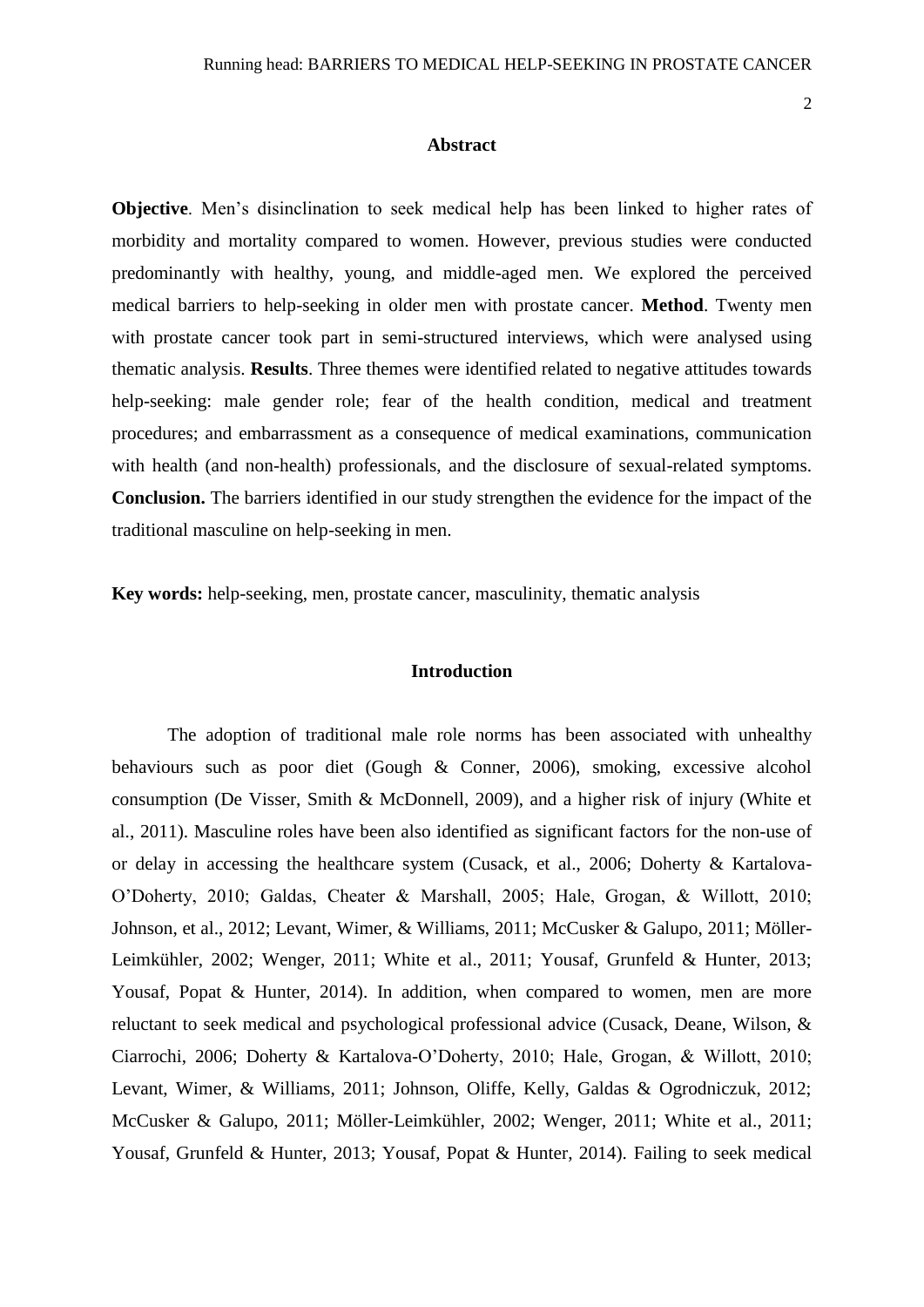assistance in a timely fashion has been linked to increased mortality rates, and the deterioration of medical conditions (Hale, Grogan & Willott, 2010; Yousaf, Popat & Hunter, 2014). Recent reviews by Yousaf, Grunfeld & Hunter (2013), and by Fish, Prichard, Ettridge, Grunfeld & Wilson (2015) aimed to identify the barriers for men to seek medical help promptly. Psychological and contextual factors were linked to men's underutilization of health services. The most salient were the need for emotional control; embarrassment, anxiety, fear and distress regarding utilising healthcare services; viewing symptoms as minor and not significant; and perceptions of poor communication and rapport with health professionals.

Prostate cancer is the most common cancer amongst men (NHS, 2015; World Health Organization, 2014), and a leading cause of cancer-related death worldwide (World Health Organization, 2011). Men with prostate cancer present with symptoms (e.g., urinary tractrelated ones) that could be attributed to non-cancer disease or to ageing. Besides, although experiencing such symptoms has an impact on men´s lives, these are not seen by some men as sensible reasons to consult their doctor (Cunningham-Burkley, Allbutt, Garraway, Lee, & Russell, 1996). Previous research by George and Fleming (2004) looked at the factors impacting help-seeking in early detection of prostate cancer. Twelve men who had attended a charity-based service for the early detection of prostate cancer in the last three months were interviewed. Men in this study emphasised the importance of the generalised negative views and fear of cancer as main barriers to seek help. Moreover, speaking and seeking medical advice was identified with a perceived loss of masculinity, and a feeling of embarrassment. Men's low somatic awareness, and health professionals' lack of interest and proactivity were other help-seeking barriers identified. Age and the increasing media coverage of prostate cancer were positively associated with a raise in awareness and intentions to seek medical advice. Moreover, recent research has found relationships to be pivotal in informing and facilitating men's help-seeking behaviour for prostate cancer symptoms (Forbat, Place, Hubbard, Leung, & Kelly, 2013). However, further research is needed to determine the barriers for help-seeking for prostate cancer.

However, the majority of studies looking at help-seeking in men have focused on healthy individuals (Yousaf, Grunfeld & Hunter, 2013; Yousaf, Popat & Hunter, 2014). Yet, it essential to understand the barriers to seeking medical attention from those individuals who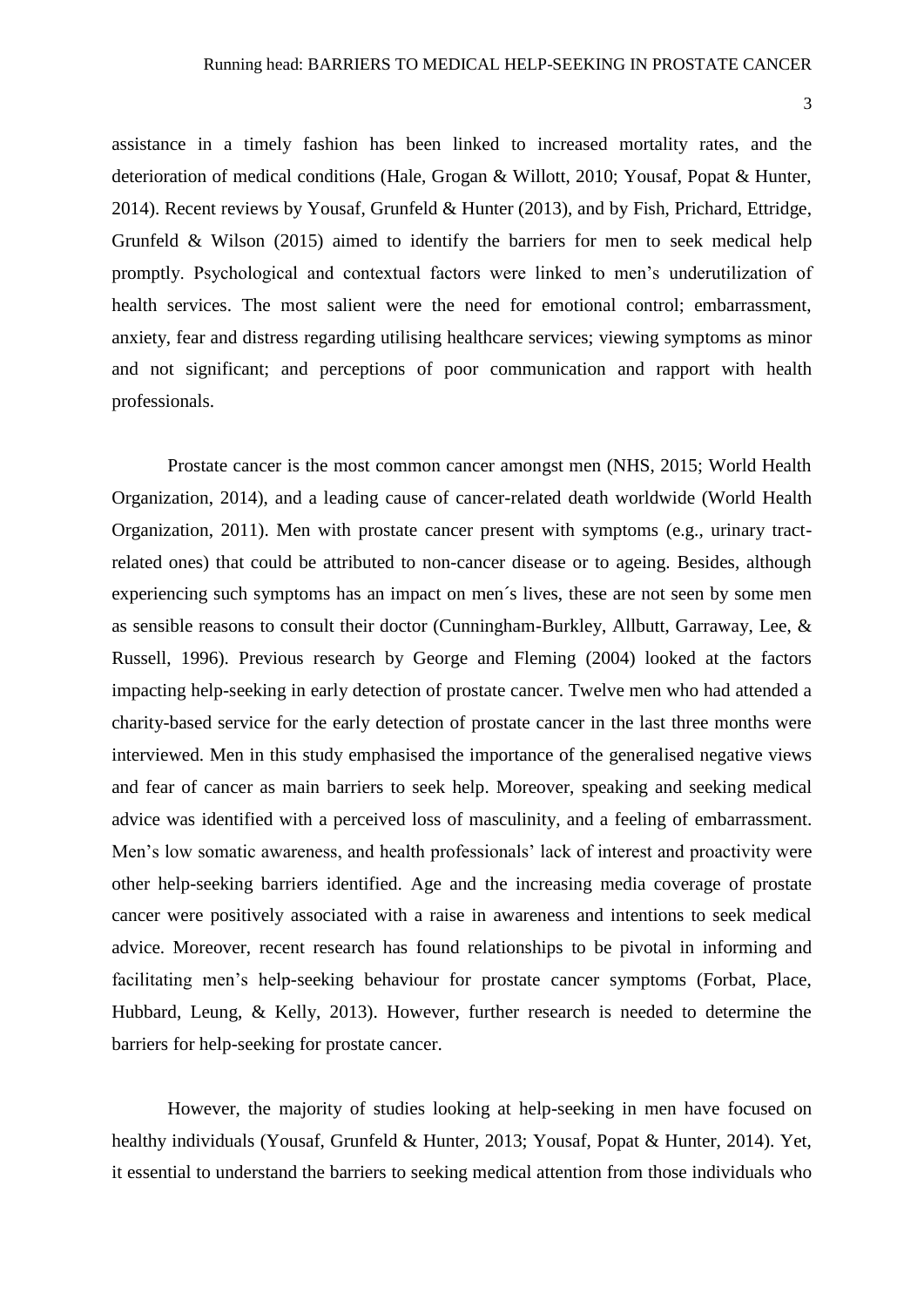have already sought medical help, been diagnosed, and received medical treatment (George & Fleming, 2004). Determining such factors could not only improve our understanding of the help-seeking barriers in men, but have implications for health promotion and disease prevention programmes. For instance, identifying help-seeking barriers among men with prostate cancer may help designing effective and relevant health promotion programmes and ensure the design of healthcare services that promote engagement. Previous research, has highlighted the difficulties of maintaining a culturally accepted gender role in ageing men, given that health deterioration may be perceived by men as compromising their masculinity (Rochelle, 2015; Spector-Mersel, 2006). This could further contribute to the low rates of help-seeking in men in order to preserve their masculinity.

On the other hand, despite the importance of including older men in help-seeking research, few studies have been conducted with men aged over 60 years (Yousaf, Grunfeld & Hunter, 2013). Examining the factors and barriers to help-seeking in older men is particularly relevant to explore the reasons of the lower rates of help-seeking observed in older men (National Institute on Aging, 2007). This could lead to improvements in health services and health promotion efforts for older men, earlier detection of prostate cancer and other health conditions, more positive health outcomes, and have an impact on quality of life and life expectancy in men (Office of National Statistics, 2014).

The present study, aims to further explore the barriers for help-seeking in older men with individuals who have been diagnosed and have undertaken treatment for prostate cancer.

#### **Method**

#### **Participants**

Participants were recruited from the treatment arm of the MANCAN trial following the final assessment. The MANCAN (from "*man can*") was a randomised controlled trial of guided self-help cognitive behavioural therapy compared with the usual treatment (Stefanopoulou, et al., 2015). From the 68 male participants in the MANCAN trial (treatment arm only) that were approached to participate in the study, 20 (29%) agreed to take part.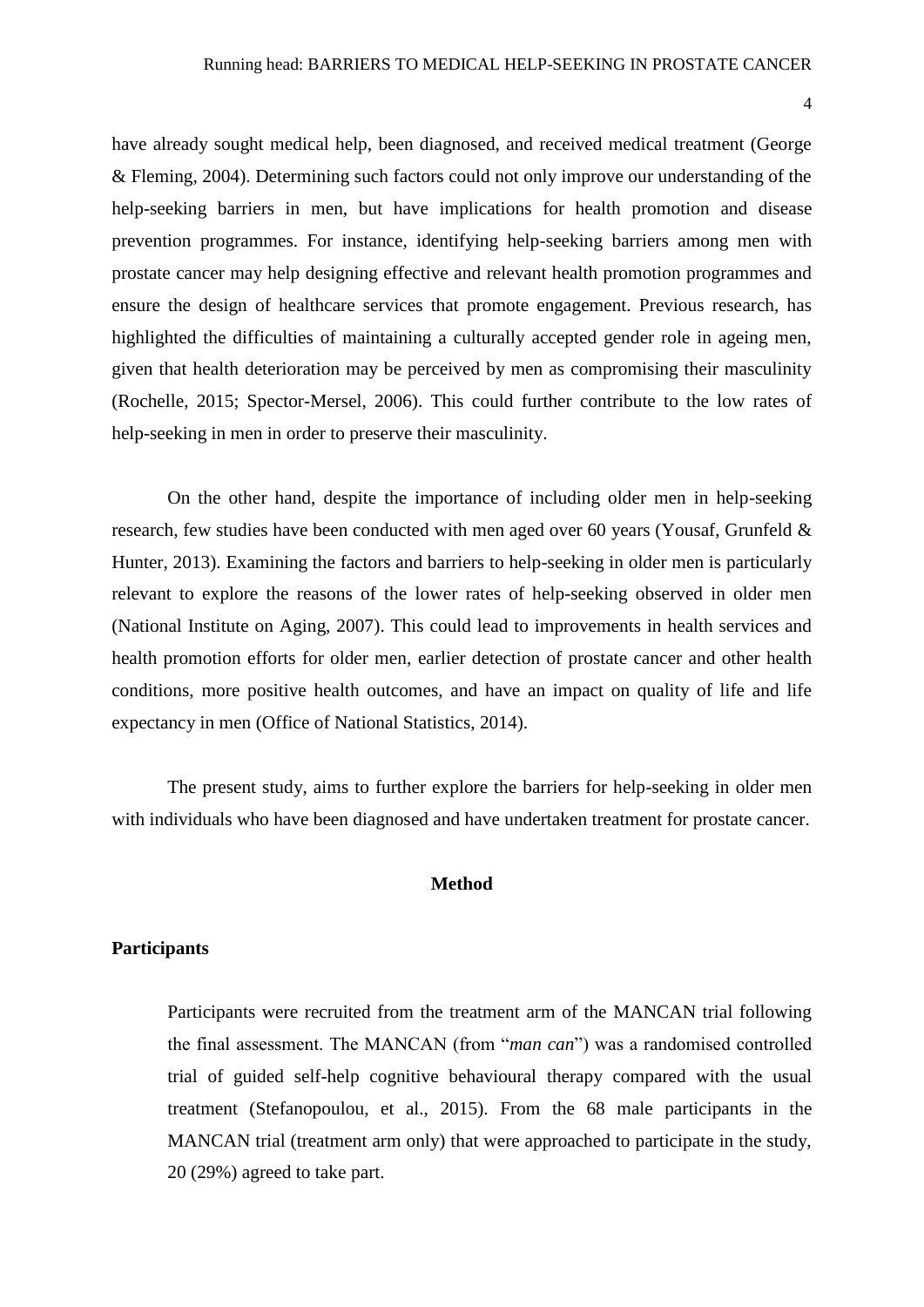The men ranged in age from 57 to 83 years  $(M = 69)$  and categorised themselves as either White British (*n* = 18) or Black British (*n* = 2). Over half were retired (55%) at the time of the interviews. Fourteen of the men had localised prostate cancer (70%), while six had locally advanced prostate cancer (30%) (see Table 1).

#### **Procedure**

Ethical approval was obtained through the local Research Ethics Committee (11/LO/1114). An explanation about the purpose of the interviews was given prior to the patients' participation and written consent was obtained from each participant. Semistructured interviews were conducted after the 6-month follow-up assessment following the MANCAN trial [on average, 35 weeks after recruitment into the trial (range  $= 28$  to 65 weeks)]. The interviews were conducted independently of the trial by a researcher (OY), blind to the patient outcomes. All the interviews took place between November 2012 and May 2014, at Guy's Hospital in London. The majority of the interviews were conducted with patients individually, however three were conducted with the patient/spouse dyad. None of the contributions by the spouses were included in the analysis of the data.

The interview was divided into two parts; the first part explored participants' experiences of the MANCAN trial, and the second half focused on help-seeking and explored perceptions of their own medical help-seeking and beliefs about help-seeking among men more generally. Interviews were taped and transcribed verbatim, and ranged in duration between 10 and 52 minutes ( $M = 29$ ). Accuracy of the transcripts was checked against the original recordings. Each participant was assigned a pseudonym to maintain confidentiality. The data from the present study is based on one question that focused on barriers that men face when seeking medical help, concerns about the help-seeking process, and participants' own experience of help-seeking for prostate cancer.

#### **Analysis**

All interviews were analysed by LMP using an agreed framework that identified potential themes in the data by OY and EAG, based on the Braun and Clarke's approach to thematic analysis (2006). Throughout the analysis process, the authors discussed and revisited the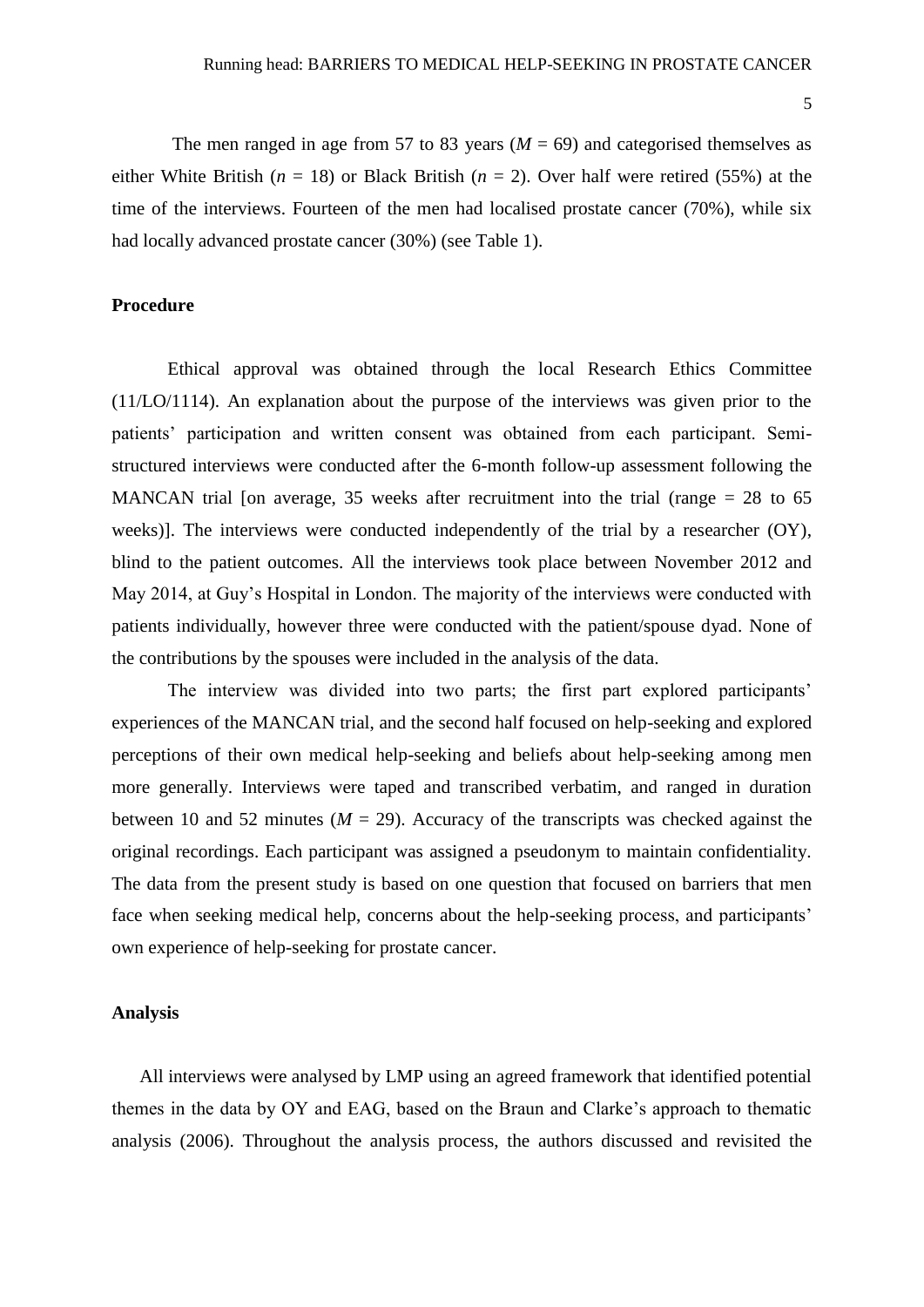original framework and collectively identified the superordinate themes to have emerged from the analysis.

Thematic analysis was used to identify, analyse, and report patterns (themes) within data. Inductive latent level analysis was applied, so that the exploration of the data went beyond the participants' explicit answers. The thematic analysis step-by-step guide by Braun and Clarke (2006) was used to analyse the data. These steps were: 1) Familiarization with the data, which included a "repeated reading", searching for meanings and patters on the data prior to the generation of codes. An initial list of ideas about the data was generated; 2) Generation of initial codes, as an initial organisation of the data. It consisted in identifying patterns in the data and potential themes, including the context of such patterns; 3) Search for themes, which involved combining the codes from phase 2 into themes and sub-themes; 4) Revision of themes to refine the ones identified in the previous phase; 5) Definition and naming of themes that captured their essence; and 6) Final analysis and report write-up.

#### **Results**

Three main themes were identified: male gender role, fear, and embarrassment.

### **Theme I. Male gender role: limited emotional expression, need for independence and control, and minimisation of symptomatology as barriers to seek medical help.**

Most men considered the traditional male gender role as a main barrier to seek medical professional help. The male gender role theme included restricted emotional expression, the need for independence and control, and viewing symptoms as minor and insignificant.

Men's need for independence and control, as well as the potential threats to the male gender role were associated to the low rates of help-seeking behaviour in men.

*'Machoism isn't it really…? It's… tough guys don't need help' (Participant 5)* 

*'It is probably the male thing isn't it sort of like I am a bloke, I am okay, it is not going to happen?' (Participant 16)*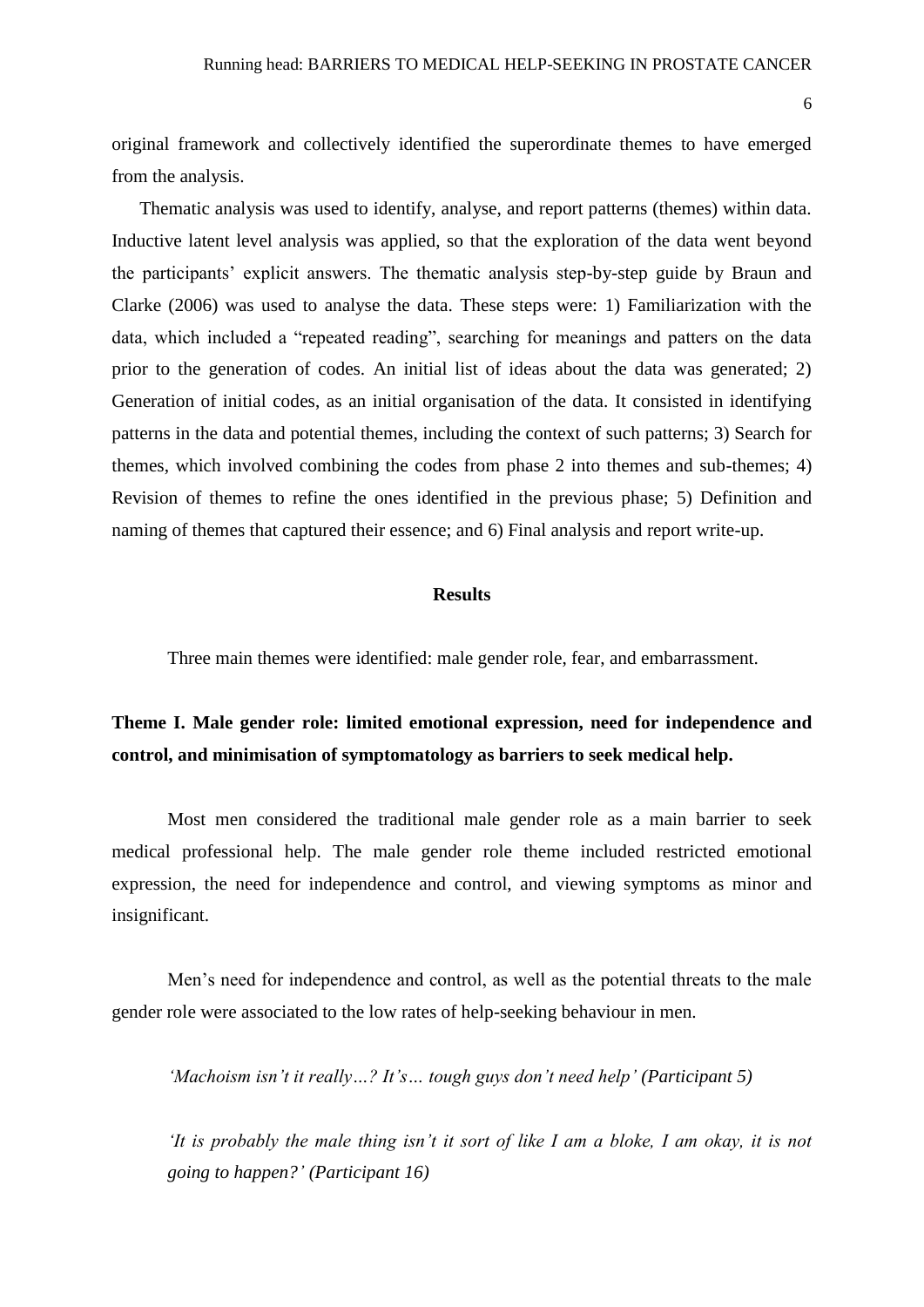*'The treatment is emasculating. Not only physically, but I think there must be a psychological emasculating, and I don't think that many men are able to cope with that' (Participant 8)*

Difficulties in communicating and expressing emotions were related to reluctance in seeking help-seeking.

*'Because of this image…the male image (…) men are very reluctant to discuss emotional problems, even with their close friends' (Participant 4)*

*'Men aren't good at communicating sometimes. I think communications can be a, especially in certain problems…' (Participant 15)*

In addition, participants expressed men's propensity to minimise the significance of medical symptoms as a reason to avoid or delay seeking professional help.

This was linked to the increased tendency of men to deal with health-related problems without consulting healthcare professionals.

*'Well, maybe they just think that they are so masculine that nothing can go wrong with them, you know, they have that sort of inbuilt feeling….macho type of person. 'I'm not going to the doctor's, there is nothing wrong with me'. Putting it a bit simply, you know' (Participant 6)*

*'I was in perfect health. I would never go desperately, like a lot of people go for the smallest thing don't they?' (Participant 6)*

#### **Theme II. Fear: distress as a limitation for help-seeking behaviour.**

Fear was also identified as a main barrier to engage in help-seeking behaviours by many men.

*'They're scared. Men are generally scared about their health, aren't they?' (Participant 11)*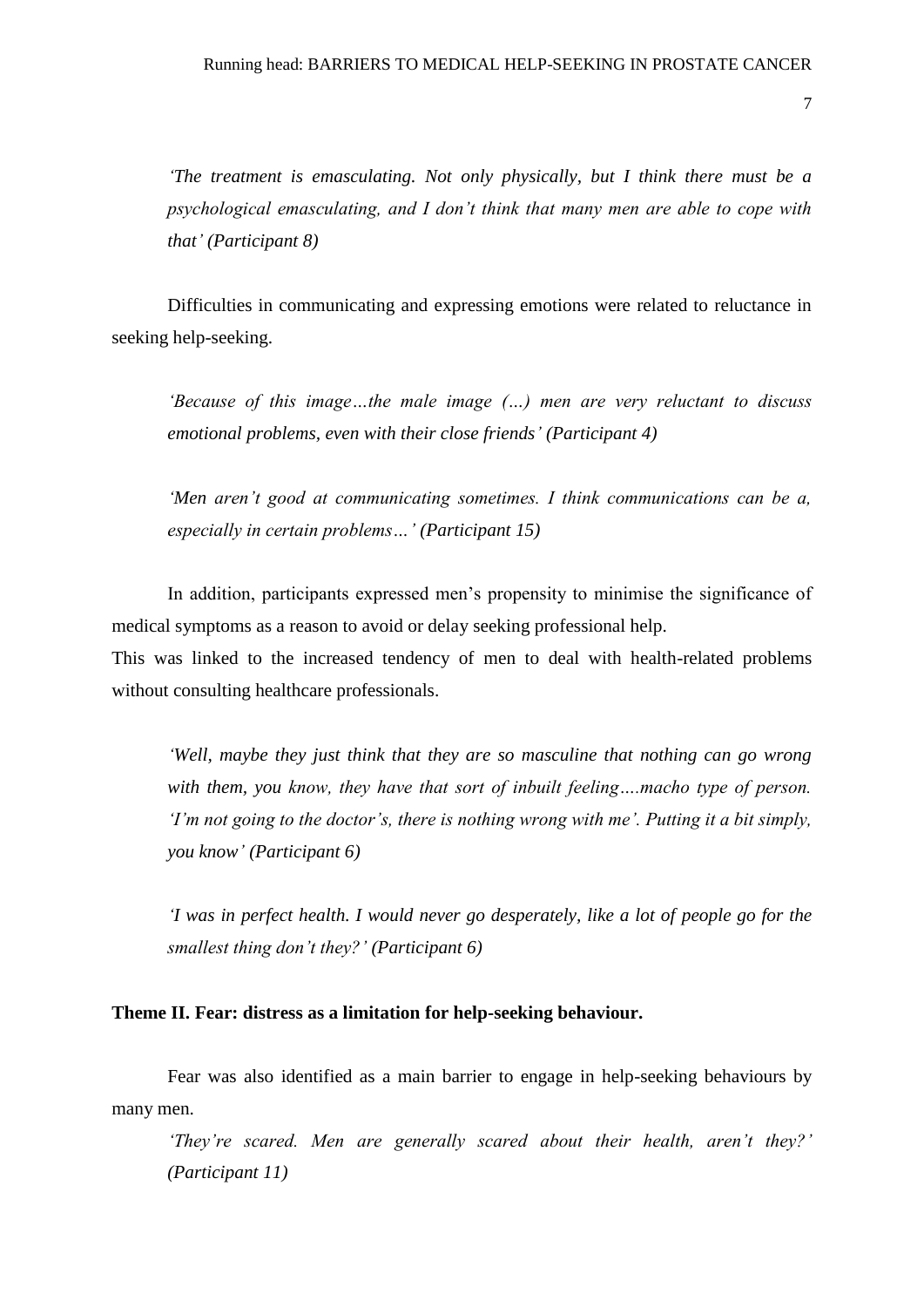Fear was associated with the actual health condition, and also the medical procedures including screening and treatment processes.

*'I found it's more of a worry waiting for the results of the tests than it is actually taking the tests themselves (…) but it is a big shock, being diagnosed with anything…' (Participant 6)*

**Theme III. Embarrassment: threat of privacy and masculinity as barriers to helpseeking behaviour.**

Some men reported embarrassment as a main barrier for seeking professional medical advice. Sources of embarrassment were identified to be sexual-related symptoms, medical examinations, and communication with health (and other) professionals working in the healthcare system. Both medical exams and expression of sexually-related symptoms were associated with a violation of men's privacy and masculinity.

Anticipation that they might be exposed to such situations was identified as an important reason for the lack of help-seeking behaviour by the men.

*'Something that he has found very very difficult, and he hasn't told his doctor yet, he finds it unbearable that he no longer has any sex…..but I think personally for him or mentally, that was very difficult to come to terms with.(…) I doubt that they even talk to their partners about it' (Participant 8)*

*'I think the problem with men is that it's the initial examination (...) My doctor is a woman doctor and she said we have to examine you, so the pride thing (…) Invasive, that's the word' (Participant 18)*

*'The receptionist asks you what you want to see the doctor about. Well, I'm not going to tell her I can't get an erection, am I? I don't think they should do that. It's embarrassing enough, but to tell a receptionist why you want to go and see a doctor for. I would never tell her' (Participant 13)*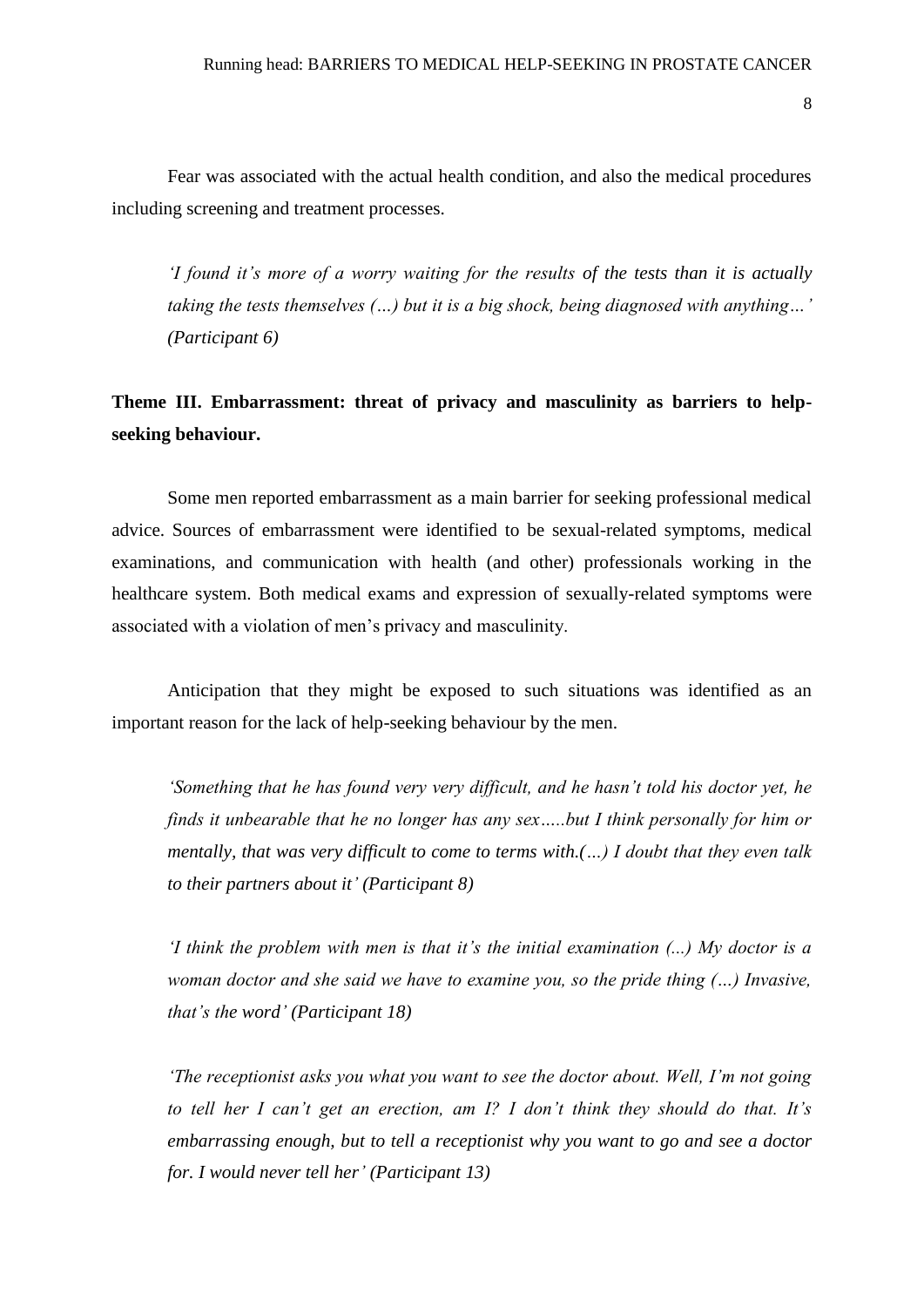Apart from the themes identified in relation to barriers to help-seeking, other patterns in the data were identified. These were men's awareness of timely help-seeking, the nonidentification of personal help-seeking delays, and generational differences.

Some men mentioned having gained awareness of the importance of timely helpseeking since they experienced, or someone close to them experienced, a major health problem. In fact, a few men considered major health problems, such as prostate cancer, to be turning points in their lives that prompted them to change their attitudes towards help seeking, and even to promote cancer screening in other men. Besides, most men did not identify themselves as delaying help-seeking. However, they considered that the majority of men, i.e. other men, were reluctant to attend medical services. Generational gaps were as well identified. Some men mentioned generational differences to have an important role in helpseeking behaviour variances within men. Specifically, they suggested that males from older generations are often more reluctant to seek medical help, compared to younger men. The potential reasons for these variations amongst generations were believed to be educational and societal differences.

#### **Discussion**

This study aimed to explore the perceived barriers to seeking medical help in older men with prostate cancer. The participants were twenty males diagnosed and treated for prostate cancer, and were part of the MANCAN trial (Stefanopoulou, et al., 2015). Barriers to help-seeking identified included adherence to the traditional male gender role, fear and embarrassment. Awareness of timely help-seeking, non-identification of personal helpseeking delays, and generational gaps were other additional findings in this study. Although important, these additional findings were not considered as main themes in the present study. These findings were generally consistent with previous research that has focused on helpseeking amongst younger men (Davis & Liang, 2015; Fish, Prichard, Ettridge, Grunfeld & Wilson, 2015; Hoyt, 2009; O'Neil, 2008; O'Neil, Helms, Gable, David & Wrightsman, 1986; Yousaf, Grunfeld & Hunter, 2013; Yousaf, Popat & Hunter, 2014).

The traditional male gender role (Theme I) was characterised by men's reluctance to emotional disclosure and the need to portray themselves as strong and resilient. Social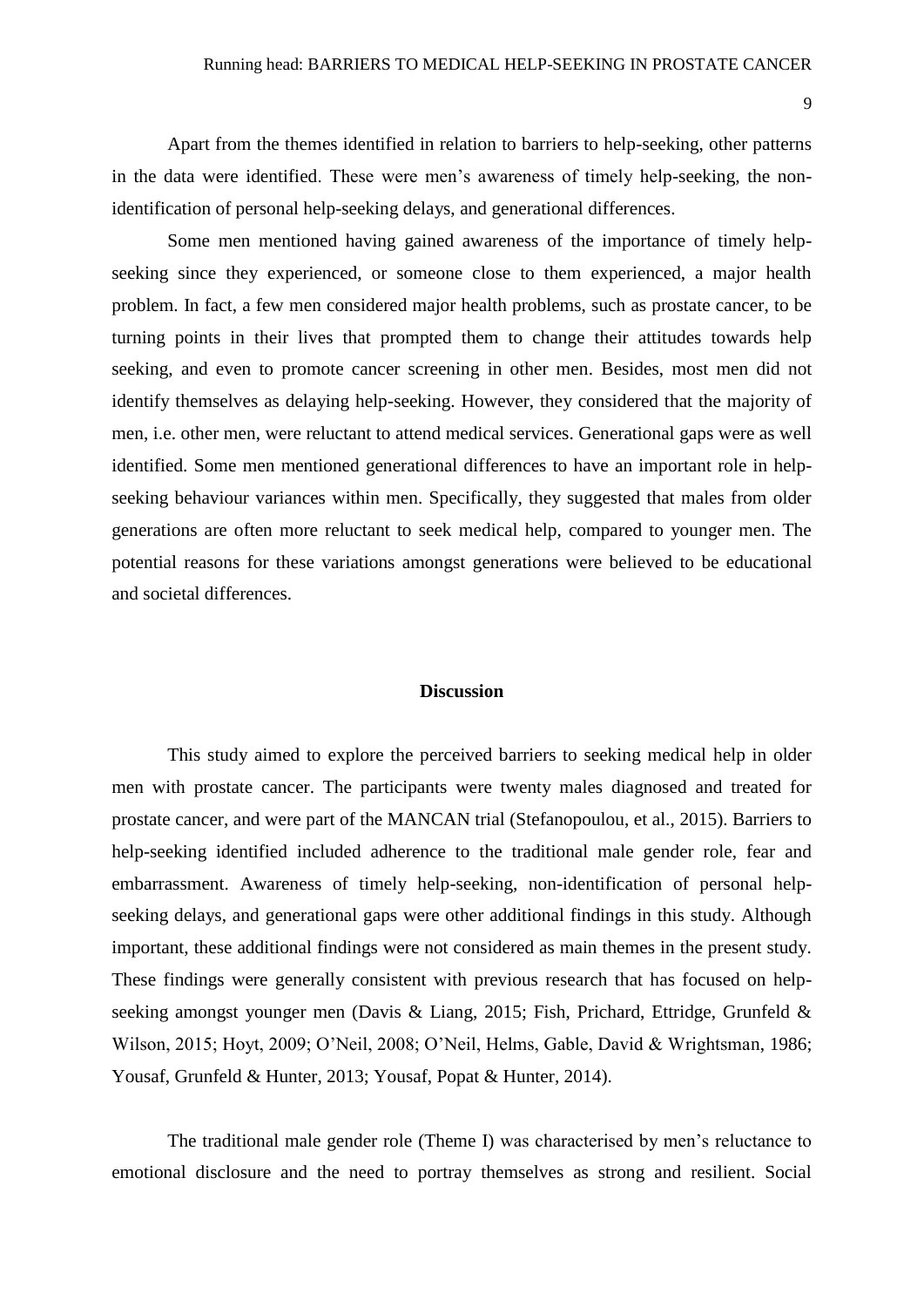expectations were consistently identified by the participants as the main reason for subscribing to the traditional male gender role. Indeed, it has previously been suggested that masculine gender-role socialization is a plausible explanation to understand men's, at times, non-adaptive help-seeking behaviour (Addis & Mahalik 2003). Seeking medical help implies relying on others, admitting one's needs, and the acceptance of a diminished health status. However, these processes may cause a conflict in some men who value the importance of being self-reliable, physically tough, and emotionally in control (Good, Dell & Mintz, 1989; Yousaf, Grunfeld & Hunter, 2013). Previous literature on masculinity, based on a social constructionist perspective, has focused on two main constructs, masculinity ideology and gender role conflict. The first accounts for men's internalisation of cultural norms and values regarding masculinity and the male gender role (Addis & Mahalik, 2003; Courtenay, 2000; Mahalik, Burns & Syzdek, 2007). The second focuses on the negative cognitive, emotional and behavioural consequences associated with the traditional male gender role (Hoyt, 2009). The gender role conflict has a significant impact on men's health and wellbeing (Davis  $\&$ Liang, 2015; O'Neil, 2008), and has been associated with negative attitudes towards helpseeking (Blazina & Watkins, 1996; Davis & Liang, 2015; Good, Dell & Mintz, 1989; Good & Wood, 1995; Steinfeldt, Steinfeldt, England & Speight, 2009; Yousaf, Popat & Hunter, 2014). As the findings of the present study suggest, men may be reluctant to seek help from health professionals because they perceive such behaviour as a threat to their social and personal identity. Previous research has, indeed, identified the tendency in men to avoid selfcare in the context of injury, as it is a social sign of strength and masculinity (Addis & Mahalik, 2003).

Most participants in the current study acknowledged men's tendency to underutilise the healthcare system, however, the participants did not express a personal inclination to avoid or delay help-seeking. This finding could be explained by the conflict most men experience between conserving their traditionally masculine social role and their realisation that it is more beneficial to seek help. Gough (2006) raised awareness about the importance of not assuming all men are unlikely to seek professional assistance, but of empowering men to act beyond the social expectations of gender specific behaviours. On the other hand, it is important to note that this study did not aim to determine whether there is an actual delay in help-seeking among men with prostate cancer. Therefore, it can only be concluded that there is a perceived delay in seeking help. Previous research has looked at the differences in help-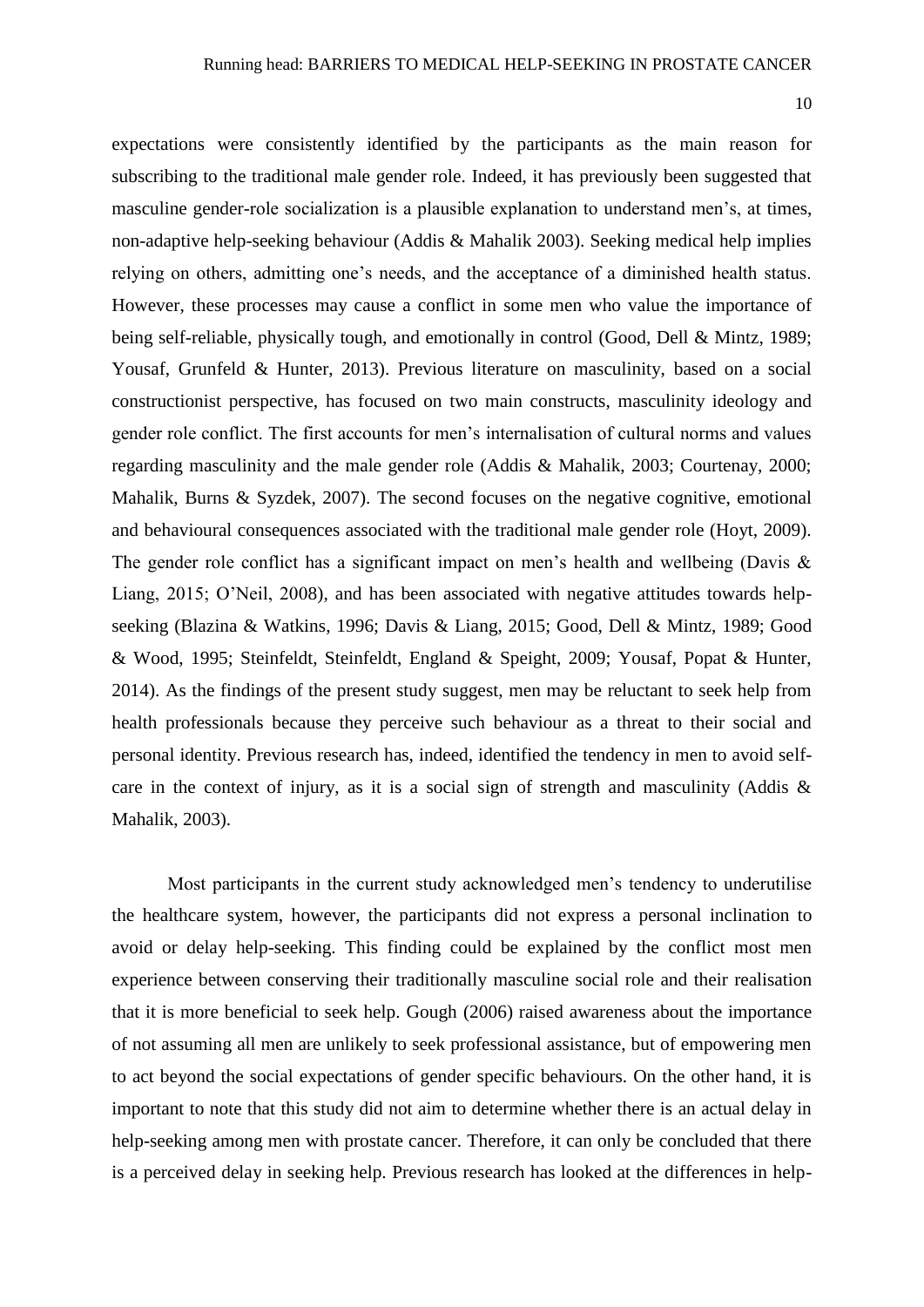seeking delays between different types of cancer (breast, prostate and colorectal) (Emery et al., 2013). Emery et al (2013) found longer total diagnostic intervals (which included symptom appraisal and help-seeking behaviour) in individuals with prostate and colorectal cancer, compared to breast cancer patients. While this was not the aim of the present study, future research should further explore and quantify the delay in help-seeking among cancer patients in order to determine the delays in seeking medical assistance.

In order to promote engagement with health services, future research should further investigate the determinants of help-seeking in diverse groups of men (e.g. social class, ethnicity, age, or sexual orientation), as well as to investigate more homogeneous men with varying lifestyles (e.g., single versus married men). Moreover, the delivery of men's health promotion could be made more wide-ranging, for example, via education (Demyan & Anderson, 2012), the media (Gough, 2006) and workplace health programmes (Dolan, Staples, Summer & Hundt, 2005).

Fear (Theme II) was associated to distress and worry resulting from screening procedures (i.e. digital rectal examination), being diagnosed with a serious health condition (such as prostate cancer), and negative experiences with health professionals. In addition, most men mentioned men´s tendency to avoid seeking medical help and thereby remaining unaware of their health status. This theme was to some extent related to the distress that may result from a diagnosis of prostate cancer, screening procedures (i.e. digital rectal examination), and sexual symptomatology associated with prostate cancer, which may be perceived to jeopardise men's gendered identities. Psychological distress has been found to be associated not only with delayed help-seeking (Cepeda-Benito & Short, 1998; Cramer, 1999; Demyan & Anderson, 2012) but also with greater fear towards medical treatment and with lower normative perceptions (i.e. the perception that few men actually seek treatment) (Demyan & Anderson, 2012). However, the nature and direction of the relationship distress and help-seeking behaviours in men remains unclear (Damyan & Anderson, 2012; Kelly & Achter, 1995; Vogel & Wester, 2003; Vogel, Wester, Wei, & Boysen, 2005). Further exploration of the relationship between fear, distress and help-seeking is required with greater focus on avoidance behaviours, rather than merely attitudes and intentions (Demyan & Anderson, 2012).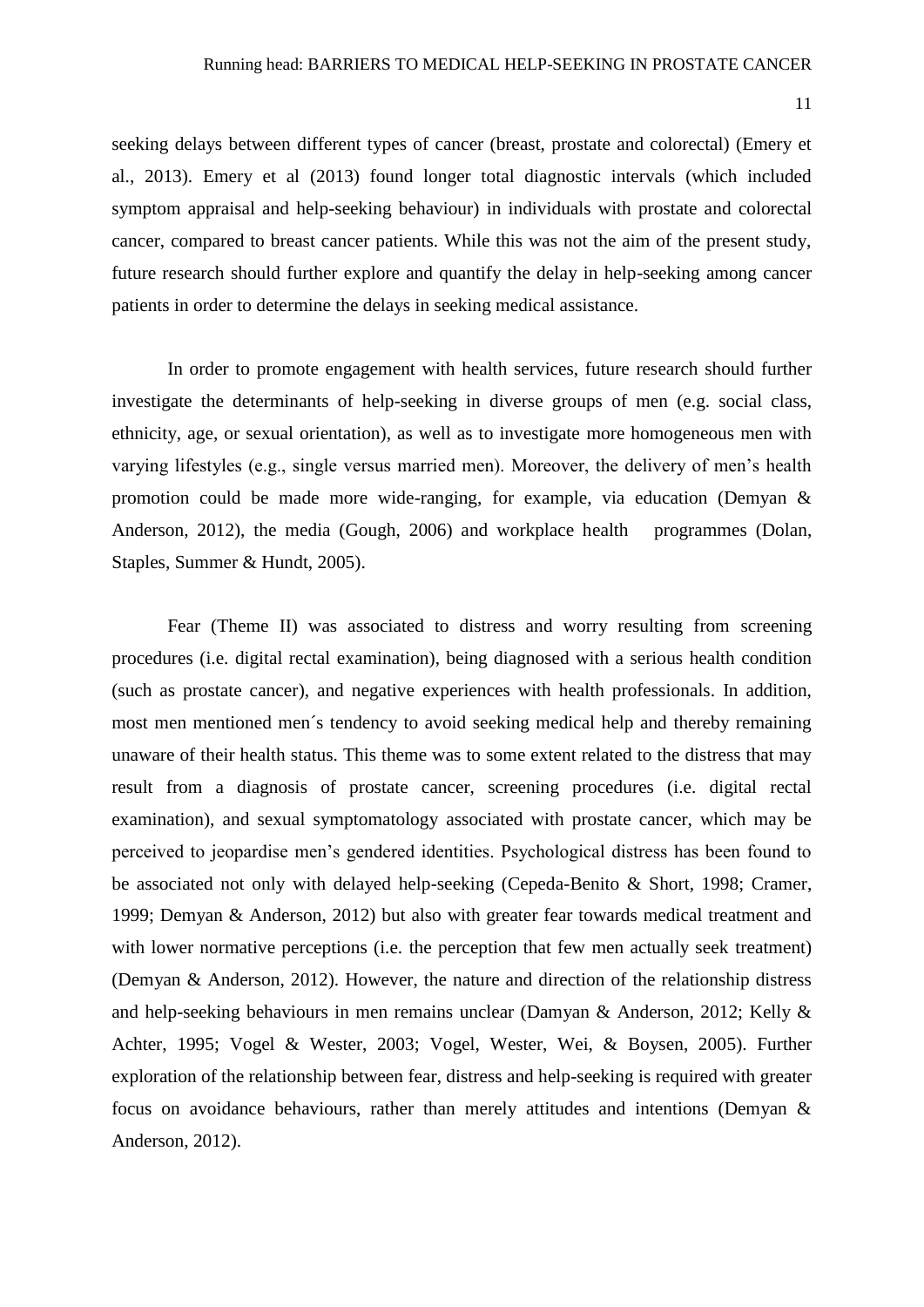Embarrassment (Theme III) was closely related to Theme I and II, and associated with receiving a diagnosis, medical procedures, the disclosure of symptomatology, as well as the utilization of the healthcare system. Perceived stigma and social expectations for men to behave according to their gender role strongly determined the experience of embarrassment in men to seek medical professional assistance for prostate cancer. Men with prostate cancer may be more likely to report embarrassment, for example due to the body localization of the condition, diagnostic procedures (i.e. digital rectal examination), and high rates of posttreatment sexual dysfunction, all of which may increase embarrassment. Negative attitudes, embarrassment and discomfort towards digital rectal exams for prostate cancer diagnosis have been reported to be associated with avoidance of screening (Ferrante, Shaw & Scott, 2011). In addition, sexual dysfunction is reported to be the most significant and long lasting effect of prostate cancer treatment (Beck, Robinson & Carlson, 2013; O'Shaughnessy, Ireland, Pelentsov, Thomas & Esterman, 2013). Consequently, directing efforts to reducing perceived or actual social stigma towards prostate cancer and masculinity, not only in men but in the general population, could have an impact on the rates of help-seeking in males. Reducing self-stigma could increase the intentions to seek help (Vogel, Wade, & Haake, 2006).

One limitation of the present study is the lack of questions on the role of sociodemographic, structural and intrapersonal factors in the help-seeking process. In addition, although most participants acknowledged men's general tendency to delay or avoid seeking medical help, the participants did not identify themselves as being part of this group of helpseeking averse men. An explanation for this may be that the individuals in this study were self-selected and may have held more positive attitudes towards help-seeking as they had volunteered to be part of a research trial. Another potential explanation is that men in this study may not identify themselves as delaying help-seeking due to the retrospective nature of the research, which could have hindered recalling past events. Further research could compare the perceived delay with the actual delay in seeking medical assistance.

On the other and, the main strength of this study lies in its focus on older men, which is an underexplored group within the help-seeking literature. The study provides evidence that masculinity values, fear and embarrassment are associated with reluctance to seek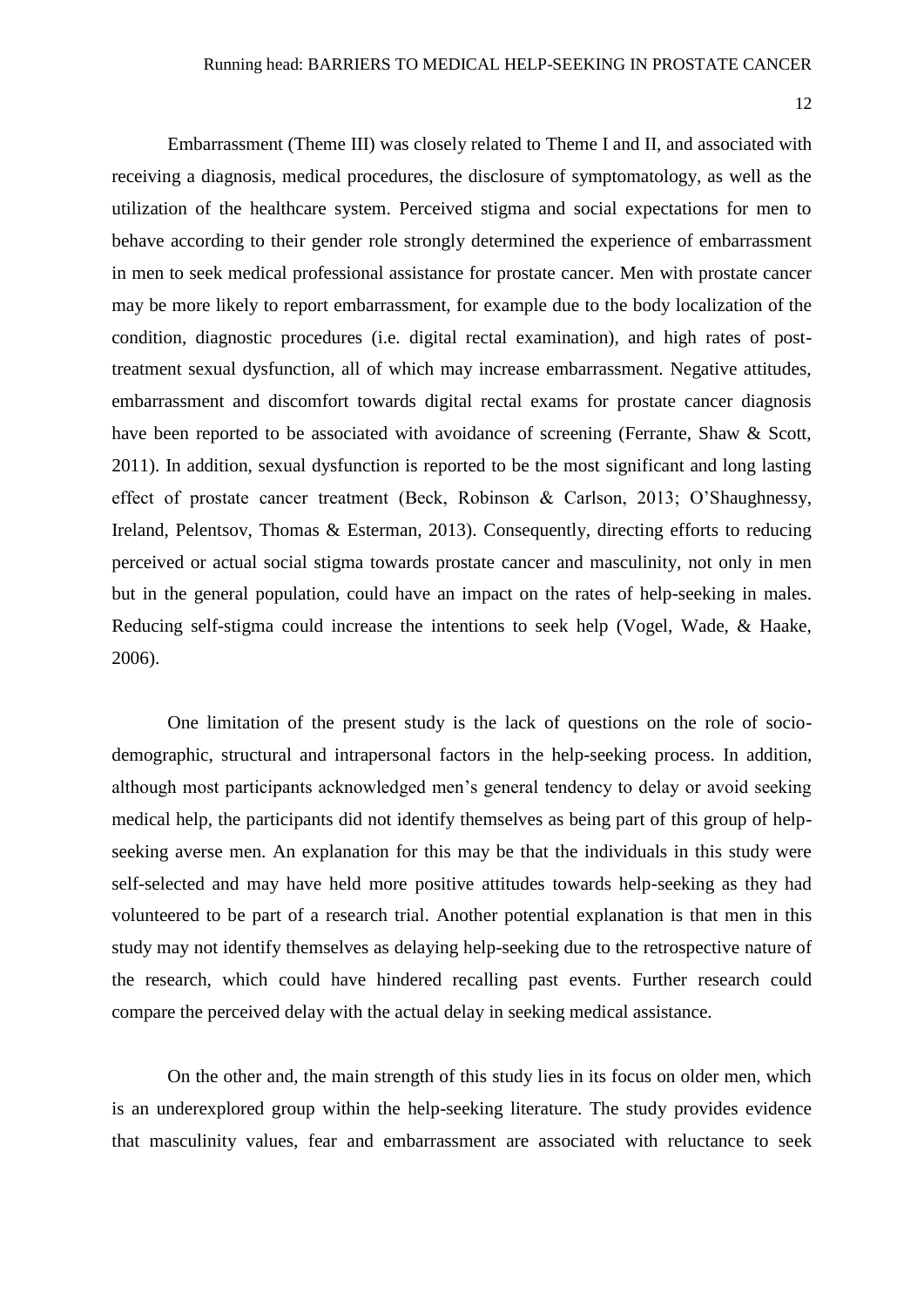medical help among older men and these themes are similar to those reported among younger men.

In terms of implications, health professionals need to empower their patients so that they feel enabled to seek help and undertake medical procedures (George & Fleming, 2004; Kravitz, et al., 2011). General perceptions of healthcare services may be improved through facilitated, shared decision-making (Ferrante, Shaw & Scott, 2011; Jalil, Ahmed, Green & Sevdalis, 2013; Leader et al., 2012) and improvement in the training of healthcare professionals. Doherty & Kartalova-O'Doherty (2010) suggested that the 'gender sensitive approach' should be implemented in the healthcare system; an approach which acknowledges factors that influence help-seeking so that gender specific promotion, prevention and treatment programmes can be implemented. Besides, mass media and educational campaigns should be improved and adapted for men of all ages (Demyan & Anderson, 2012; Ferrante, Shaw & Scott, 2011; George & Fleming, 2004). Despite the relevance of studying contextual factors, most studies solely focus on the role of gendered attitudes and behaviours. Future research should incorporate the analysis of contextual and social factors, such as characteristics of the healthcare system or employment status, in order to be able to shape a broader perspective about help-seeking in men. In addition, researchers should direct their attention on the impact of mediators and moderators in the relationship between masculinity and men's negative help-seeking attitudes (e.g. self-stigma), rather than exploring factors individually (Levant et al., 2013).

The findings have potential to inform health promotion programmes, challenging stereotypes and developing ways to reduce embarrassment and fear in relation to helpseeking in men for prostate cancer.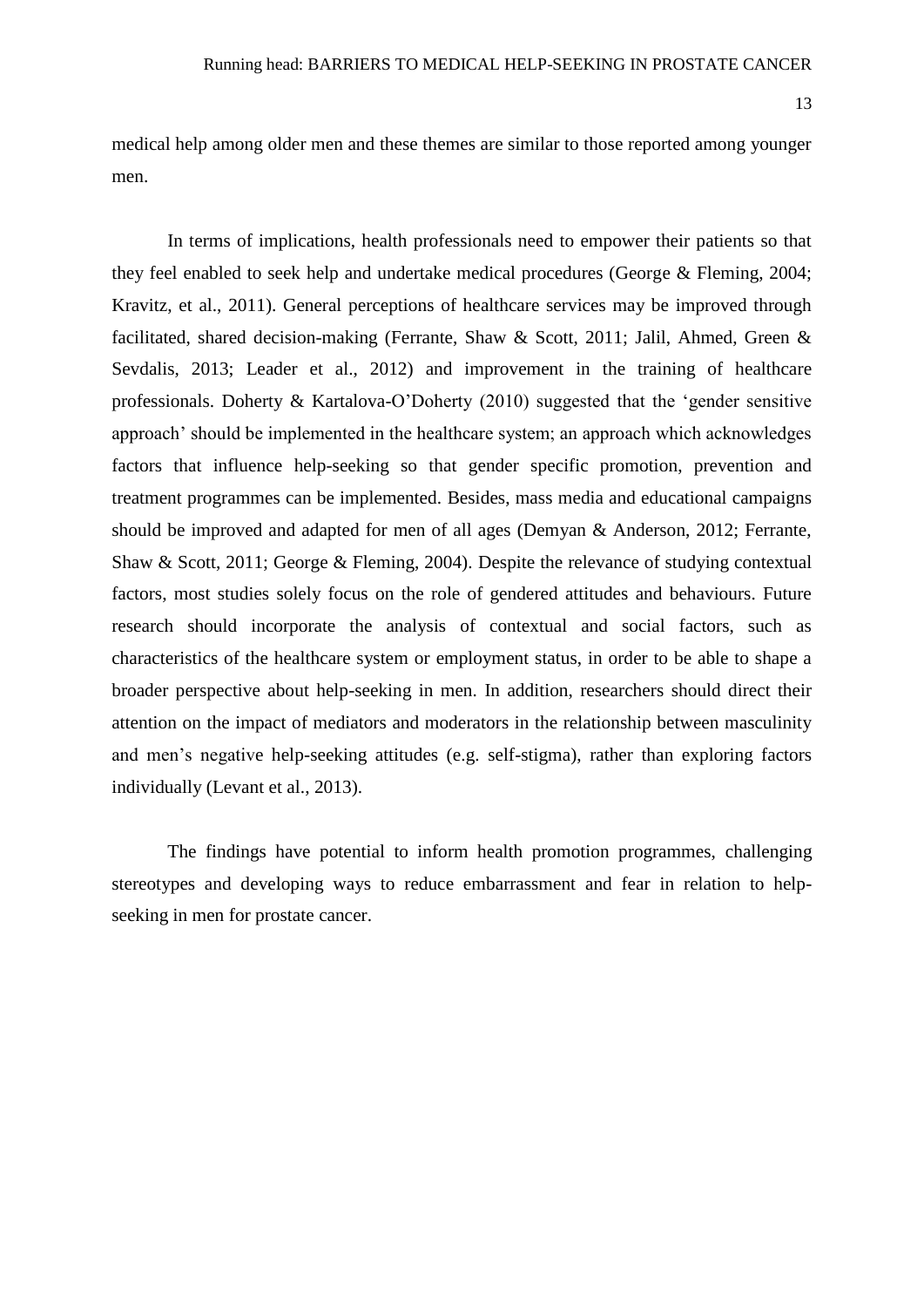#### **References**

Addis, M. E., & Mahalik, J. R. (2003). Men, masculinity, and the context of help seeking. *American Psychologist, 58* (1), 5-14.

American College Health Association. (2009). The American College Health Association National College Health Assessment (ACHA-NCHA) spring 2008 reference group data report (abridged). *Journal of American College Health, 57,* 477–488.

Beck, A. M., Robinson, J. W., & Carlson, L. E. (2013). Sexual values as the key to maintaining satisfying sex after prostate cancer treatment: The physical pleasure-relational intimacy model of sexual motivation. *Archives of Sexual Behavior, 42*, 1637-1647.

Bates L. M., Hankivsky O., & Springer K.W. (2009). Gender and health inequities: a comment on the Final Report of the WHO Commission on the Social Determinants of Health. *Social Science & Medicine, 69*, 1002-1004.

Blanco, C., Okuda, M., Wright, C., Hasin, D. S., Grant, B. F., Liu, S., & Olfson, M. (2008). Mental health of college students and their noncollege- attending peers: Results from the National Epidemiological Study on Alcohol and Related Conditions. *Archives of General Psychiatry, 65,* 1429–1437. doi:10.1001/archpsyc.65.12.1429

Blazina, C., & Watkins, C. (1996). Masculine gender role conflict: Effects on college men's psychological well-being, chemical substance usage, and attitudes towards help-seeking. *Journal of Counselling Psychology, 43,* 461–465. doi:10.1037/0022- 0167.43.4.461

Braun, V., & Clarke, V. (2006). Using thematic analysis in psychology. *Qualitative Research in Psychology, 3* (2), 77-101.

Cancer Research UK (2015). *Cancer Research UK.* Retrieved from: http://www.cancerresearchuk.org/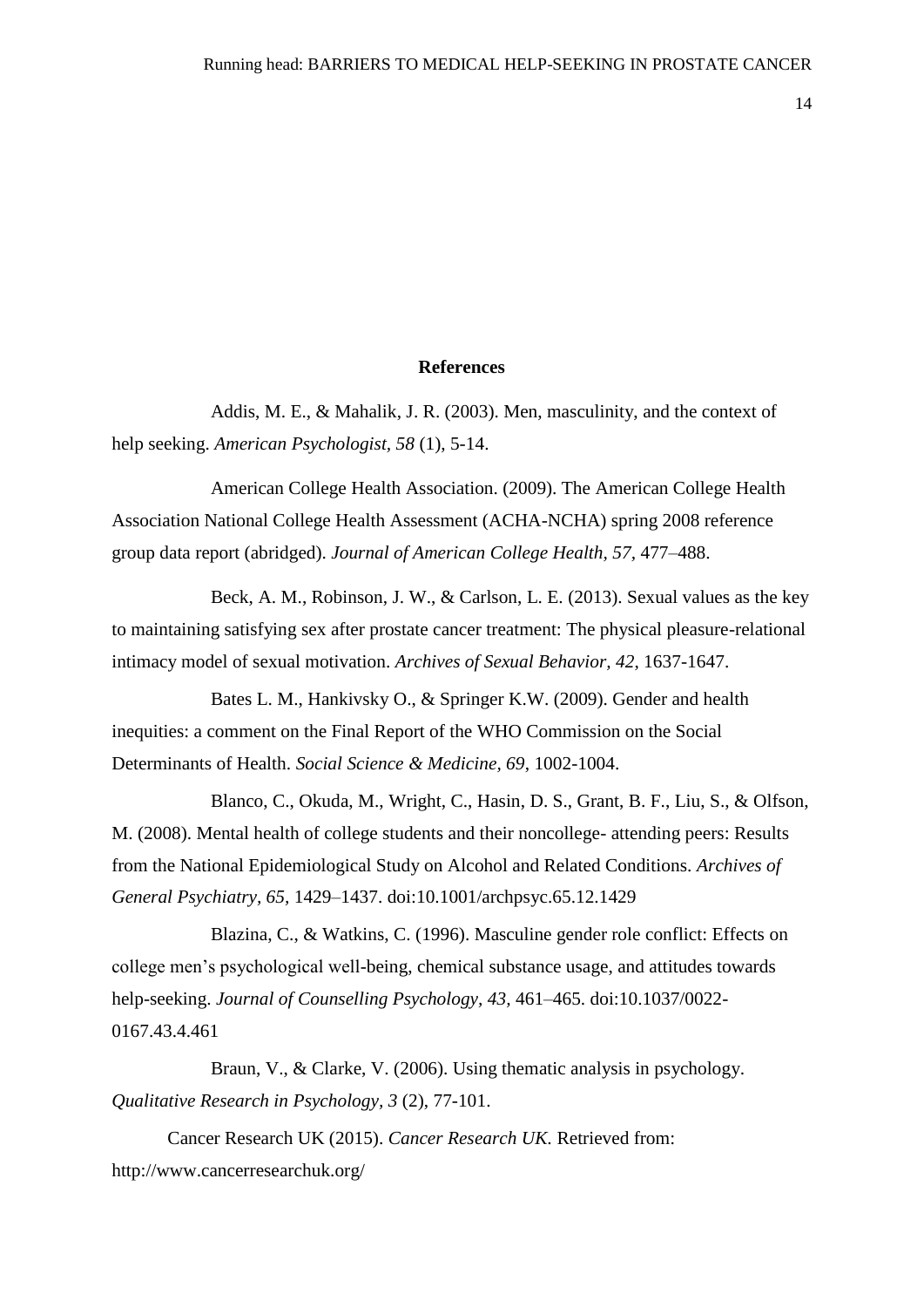Cepeda-Benito, A., & Short, P. (1998). Self-concealment, avoidance of psychological services, and perceived likelihood of seeking professional help. *Journal of Counseling Psychology, 45,* 58–64. doi:10.1037/0022-0167.45.1.58

Courtenay, W. H. (2000). Constructions of masculinity and their influence on men's well-being: a theory of gender and health. *Social Science & Medicine, 50*, 1385-1401.

Cramer, K. M. (1999). Psychological antecedents to help-seeking behavior: A reanalysis using path modeling structures. *Journal of Counseling Psychology, 43,* 381–387.

Cunningham-Burkley, S., Allbutt, H., Garraway, W. M., Lee, A. J., & Russell, E. B. (1996). Perceptions of urinary symptoms and health-care-seeking behaviour among men aged 40-79. *British Journal of General Practice, 46*, 349-352.

Cusack, J., Deane, F. P., Wilson, C. J., & Ciarrochi, J. (2006). Emotional expression, perceptions of therapy, and help-seeking intentions in men attending therapy services. *Psychology of Men & Masculinity, 7* (2), 69–82. doi:10.1037/1524-9220.7.2.69

Davis, J. M., & Liang, C. T. H. (2015). A test of the mediating role of gender role conflict: Latino masculinities and help-seeking attitudes. *Psychology of Men & Masculinity, 16* (1), 23-32.

De Visser R. O., Smith J. A., & McDonnell E. J. (2009). "That's not masculine": masculine capital and health-related behaviour. *Journal of Health Psychology, 14,* 1047-1058.

Demyan, A. L., & Anderson, T. (2012). Effects on a brief media intervention on expectations, attitudes and intentions on mental health help seeking. *Journal of Counseling Psychology, 59* (2), 222-229.

Doherty, D. T., & Kartalova-O'Doherty, Y. (2010). Gender and self-reported mental health problems: Predictors of help seeking from a general practitioner. *British Journal of Health Psychology, 15*, 213-228.

Dolan, A., Staples, V., Summer, S., & Hundt, G. L. (2005). ´You ain´t going to say… I've got a problem down here´: workplace-based prostate health promotion with men. *Health Education Research. Theory & Practice, 20* (6), 730-738.

Eisenberg, D., Golberstein, E., & Gollust, S. E. (2007). Help-seeking and access to mental health care in a university student population. *Medical Care, 45,* 594–601. doi:10.1097/MLR.0b013e31803bb4c1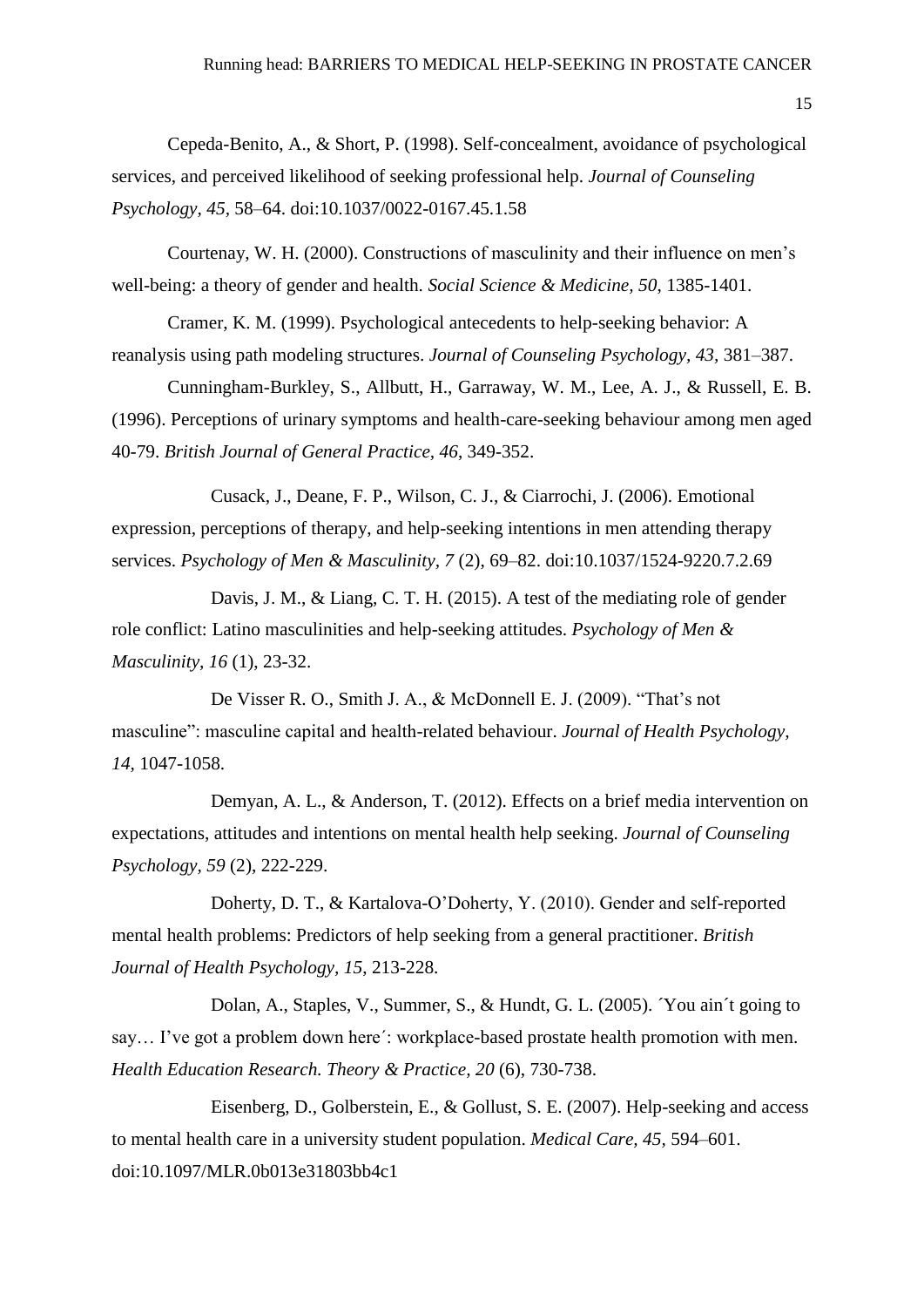Emery, J. D., Walter, F. M., Gray, V., Sinclair, C., Howting, D., Bulsara, M., Webster, A., Auret, K., Saunders, C., Nowak, A., & Holman, D. (2013). Diagnosing cancer in the bush: mixed-methods study of symptom appraisal and help-seeking behaviour in people with cancer from rural Western Australia. *Family Practice, 30* (294-301).

Eziefula, C. U., Grunfeld, E. A., & Hunter, M. S. (2013). `You know I've joined your club… I'm the hot flush boy´: a qualitative exploration of hot flushes and night sweats in men undergoing androgen deprivation therapy for prostate cancer. *Psycho-Oncology, 22*, 2823-2830.

Ferrante, J. M., Shaw, E. K., & Scott, J. G. (2011). Factors influencing men's decisions regarding prostate cancer screening: A qualitative study. *Journal of Community Health, 36*, 839-844.

Fish, J. A., Prichard, I., Ettridge, K., Grunfeld, E. A., & Wilson, C. (2015). Psychosocial factors that influence men's help-seeking for cancer symptoms: a systematic synthesis of mixed methods research. *Psycho-Oncology,* DOI: 10.1002/pon.

Forbat, L., Place, M., Hubbard, G., Leung, H., & Kelly, D. (2014). The role of interpersonal relationships in men's attendance in primary care: qualitative findings in a cohort of men with prostate cancer. *Support Care Cancer, 22* (409-415).

Galdas, P. M., Cheater, F., & Marshall, P. (2005). Men and health help-seeking behaviour: Literature review. *Journal of Advanced Nursing, 49* (6), 616–623. doi:10.1111/j.1365-2648.2004.03331.x

George, A., & Fleming, P. (2004). Factors affecting men's help-seeking in the early detection of prostate cancer: implications for health promotion. *Journal of Men's Health and Gender, 1* (4), 345-352.

Good, G. E., Dell, D. M., & Mintz, L. B. (1989). Male role and gender role conflict: Relations to help seeking in men. *Journal of Counselling Psychology, 36,* 295–300. doi:10.1037/0022-0167.36.3.295

Good, G. E., & Wood, P. K. (1995). Male gender role conflict, depression, and help seeking: Do college men face double jeopardy? *Journal of Counselling & Development, 74,* 70–75. doi:10.1002/j.1556-6676.1995.tb01825.x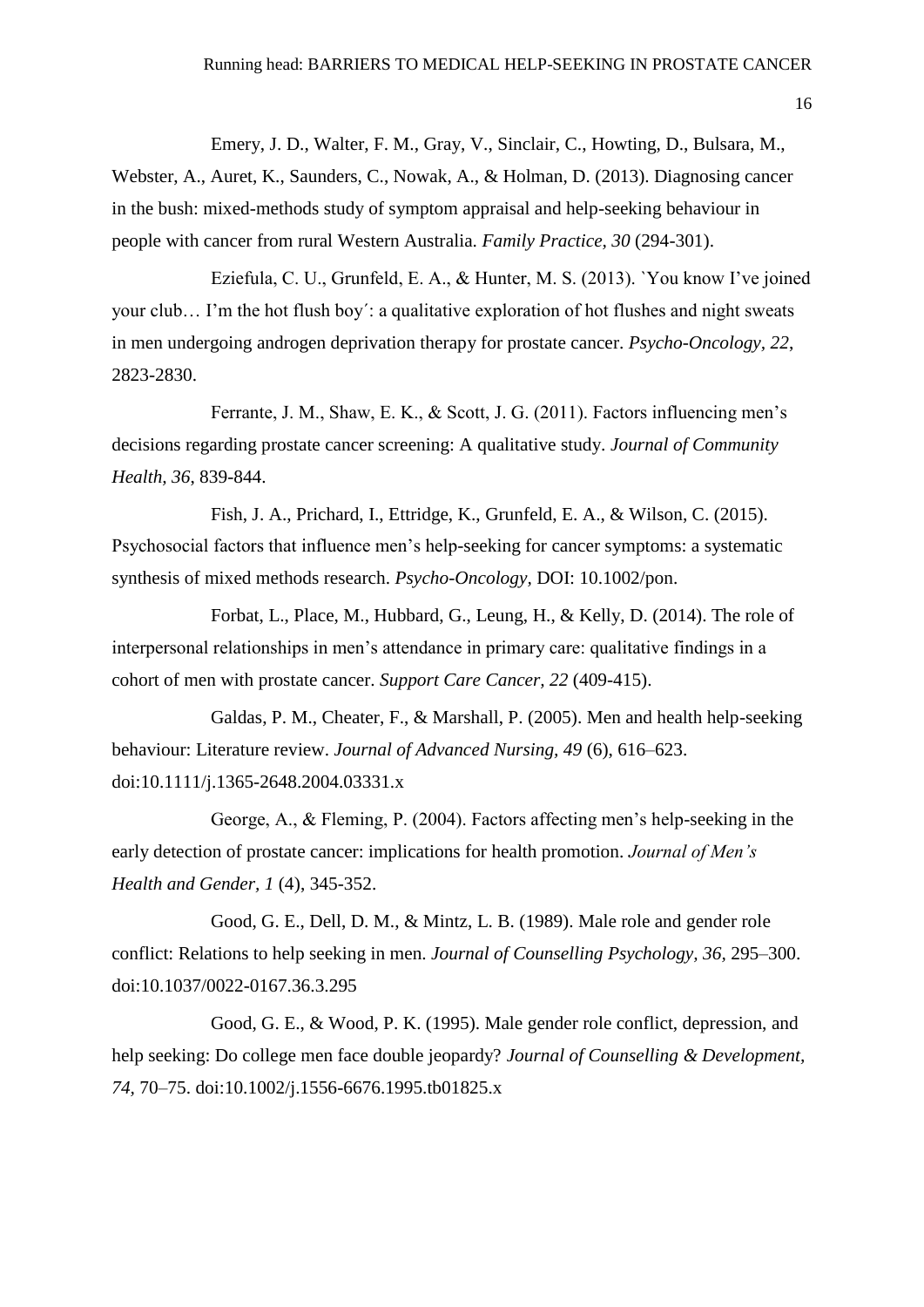Gough, B. (2006). Try to be healthy, but don't forgo your masculinity:

Deconstructing men's health discourse in the media. *Social Science & Medicine, 63*, 2476- 2488.

Gough B., & Conner M.T. (2006). Barriers to healthy eating amongst men: a qualitative analysis. *Social Science & Medicine, 62,* 387-395.

Hale, S., Grogan, S., & Willott, S. (2010). Male GPs' views on men seeking medical help: A qualitative study. *British Journal of Health Psychology, 15* (4), 697–713. doi:10.1348/135910709X479113

Hoyt, M. A. (2009). Gender role conflict and emotional approach coping in men with cancer. *Psychology and Health, 24* (8), 981-996.

Jalil, R., Ahmed, M., Green, J. S. A., & Sevdalis, N. (2013). Factors that can make an impact on decision-making and decision implementation in cancer multidisciplinary teams: An interview study of the provider perspective. *International Journal of Surgery, 11*, 389-394.

Johnson, J. L., Oliffe, J. L., Kelly, M. T., Galdas, P., & Ogrodniczuk, J. S. (2012). Men's discourses of help-seeking in the context of men's depression. *Sociology of Health & Illness, 34* (3), 345– 361. doi:10.1111/j.1467-9566.2011.01372.x

Kelly, A. E., & Achter, J. A. (1995). Self-concealment and attitudes toward counseling in university students. *Journal of Counseling Psychology, 42,* 40–46. doi:10.1037/0022-0167.42.1.40

Kravitz, R. L., Tancredi, D. J., Grennan, T., Kalauokalani, D., Street, R. L. Jr., Slee, C. K. S., Wun, T., Wright-Oliver, J., Lorig, K., & Franks, P. (2011). Cancer Health Empowerment for Living without Pain (Ca-HELP): Effects of a tailored education and coaching intervention on pain and impairment. *Pain, 151*, 1572-1582.

Leader, M., Daskalakis, C., Braddock, I., Clarence, H., Kunkel, E. J. S., Cocroft, J. R., Bereknyei, S., Riggio, J. M., Capkin, M., & Myers, R. E. (2012). Measuring informed decision making about prostate cancer screening in primary care. *Medical Decision Making, 32* (2), 327-336.

Levant, R. F., Stefanov, D. G., Rankin, T. J., Halter, M. J., Mellinger, C., & Williams, C. M. (2013). Moderated path analysis of the relationship between masculinity and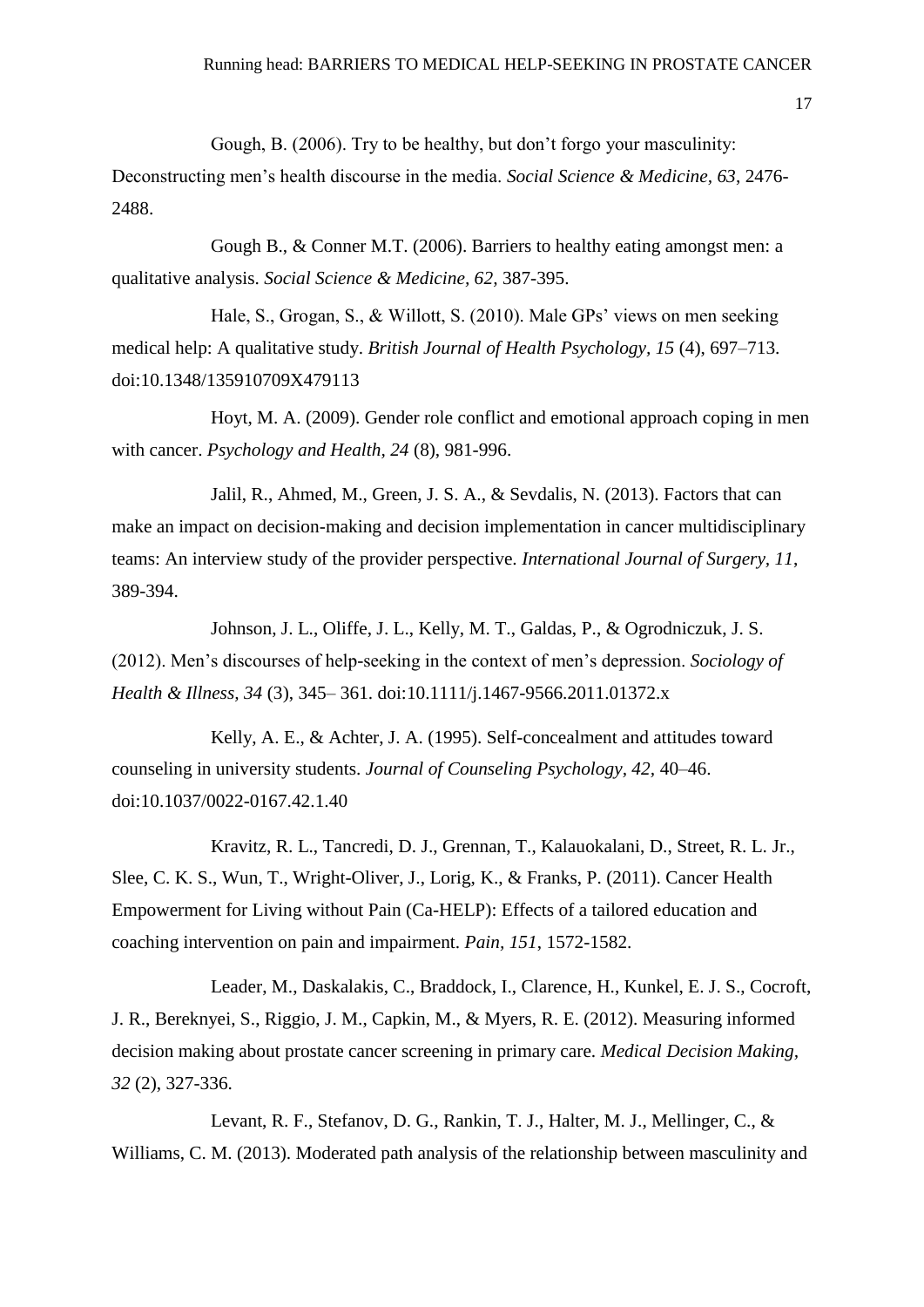men´s attitudes toward seeking psychological help. *Journal of Counselling Psychology, 60* (6), 392-406.

Levant, R. F., Wimer, D. J., & Williams, C. M. (2011). An evaluation of the Health Behaviour Inventory-20 (HBI-20) and its relationships to masculinity and attitudes towards seeking psychological help among college men. *Psychology of Men & Masculinity, 12,* 26–41. doi:10.1037/a0021014

Mahalik, J. R., Burns, S. M., & Syzdek, M. (2007). Masculinity and perceived normative health behaviors as predictors of men's health behaviors. *Social Science & Medicine, 64*, 2201-2209.

McCusker, M. G., & Galupo, M. P. (2011). The impact of men seeking help for depression on perceptions of masculine and feminine characteristics. *Psychology of Men & Masculinity, 12* (3), 275–284. doi:10.1037/a0021071

Möller-Leimkühler, A. M. (2002). Barriers to help-seeking by men: A review of sociocultural and clinical literature with particular reference to depression. *Journal of Affective Disorders, 71*, (1–3), 1-9. doi:10.1016/S0165-0327(01)00379-2

National Institute on Aging (2007). *Why Population Aging Matters. A Global Perspective.* US: National Institutes of Health.

NHS (2015). *Prostate cancer*. Retrieved from: http://www.nhs.uk/Conditions/cancer-of-the-prostate/Pages/Introduction.aspx

Norcross, J. C., Prochaska, J. O., & DiClemente, C. C. (1986). Self-change of psychological distress: Laypersons' vs. psychologists' coping strategies. *Journal of Clinical Psychology, 42,* 834–840. doi:10.1002/1097- 4679(198609)42:5\_834::AID-JCLP2270420527\_3.0.CO;2-A

Office of National Statistics (2014). Deaths registered in England and Wales (Series DR), 2013. *Office of National Statistics*. Retrieved from: http://www.ons.gov.uk/ons/dcp171778\_381807.pdf

O'Neil, J. M. (2008). Summarizing 25 years of research on men's gender role conflict using the gender role conflict scale: New research paradigms and clinical implications. *The Counselling Psychologist, 36,* 358–445. doi:10.1177/0011000008317057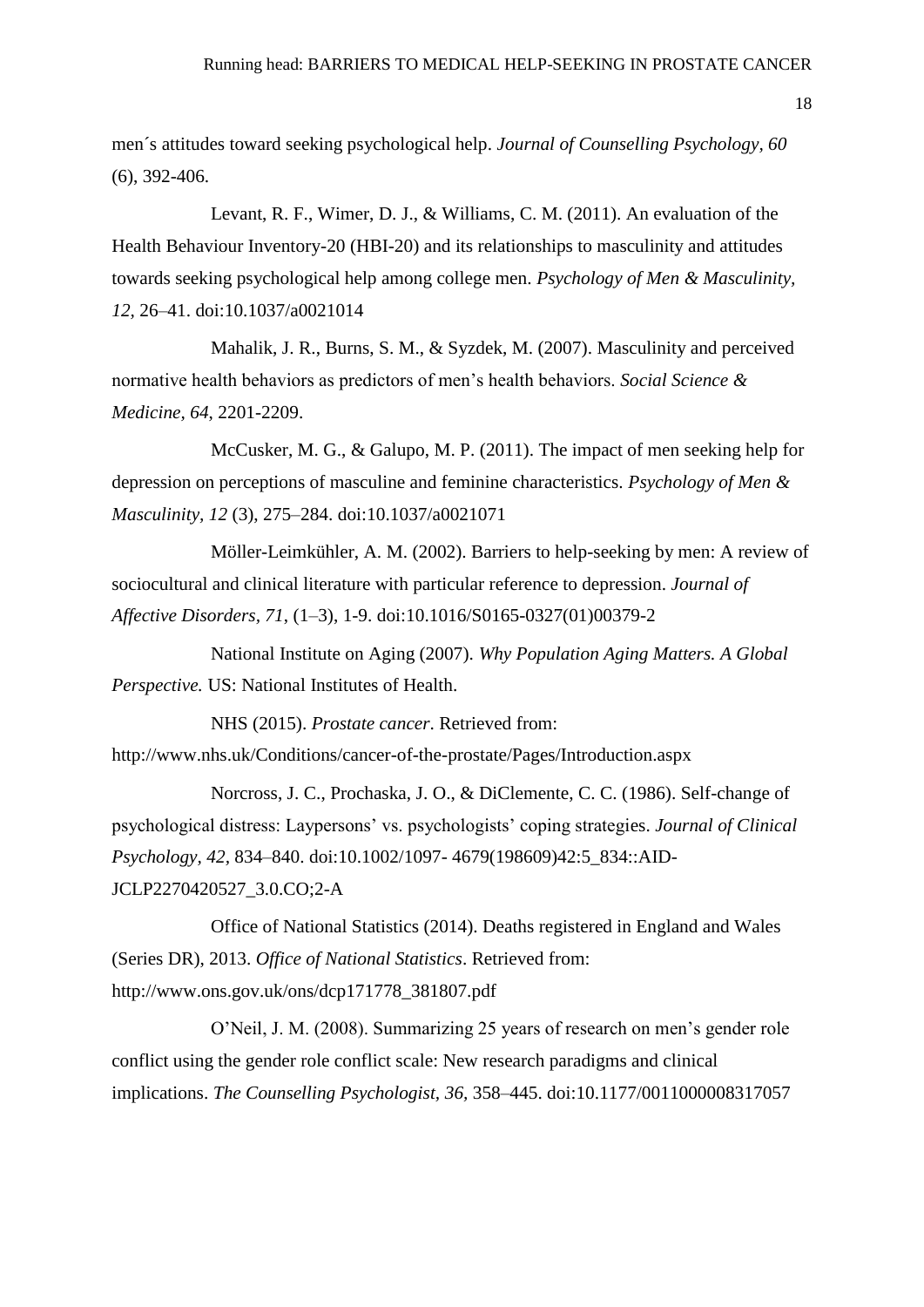O'Neil, J. M., Helms, B. J., Gable, R. K., David, L., & Wrightsman, L. S. (1986). Gender Role Conflict Scale: College men's fear of femininity. *Sex Roles, 14,* 335– 350.

O'Shaughnessy, P. K., Ireland, C., Pelentsov, L., Thomas, L. A., & Esterman, A. J. (2013). Impaired sexual function and prostate cancer: a mixed method investigation into the experiences of men and their partners. *Journal of Clinical Nursing, 22,* 3492–3502, doi: 10.1111/jocn.12190

Prostate Cancer UK (2015). *Prostate Cancer UK.* Retrieved from: <http://prostatecanceruk.org/>

Rochelle, T. L. (2015). Mascuility, health behaviour, and age: an examination of Hong Kong Chinese men. *Psychology of Men & Masculinity, 16* (3), 294-303.

Spector-Mersel, G. (2006). Never-ageing stories: Western hegemonic masculinity scripts. Journal of Gender Studies, 15, 67– 82. http://dx.doi.org/ 10.1080/09589230500486934

Stamogiannou I, Grunfeld EA, Denison K, Muir G. Beliefs about illness and quality of life among men with erectile dysfunction. Int J Impot Res. 2005; 17(2):142-7

Stefanopoulou, E., Yousaf, O., Grunfeld, E. A., & Hunter, M. S. (2015). A randomised controlled trial of a brief cognitive behavioural intervention for men who have hot flushes following prostate cancer treatment (MANCAN). *Psycho-Oncology.* doi: 10.1002/pon

Steinfeldt, J. A., Steinfeldt, M., England, B., & Speight, Q. L. (2009). Gender role conflict and stigma toward help-seeking among college football players. *Psychology of Men & Masculinity, 10* (4), 261-272.

Vogel, D. L., Wade, N. G., & Haake, S. (2006). Measuring the self-stigma associated with seeking psychological help. *Journal of Counseling Psychology, 53,* 325–337. doi:10.1037/0022-0167.53.3.325

Vogel, D. L., & Wester, S. R. (2003). To seek help or not to seek help: The risk of self-disclosure. *Journal of Counseling Psychology, 50,* 351–361. doi:10.1037/0022- 0167.50.3.351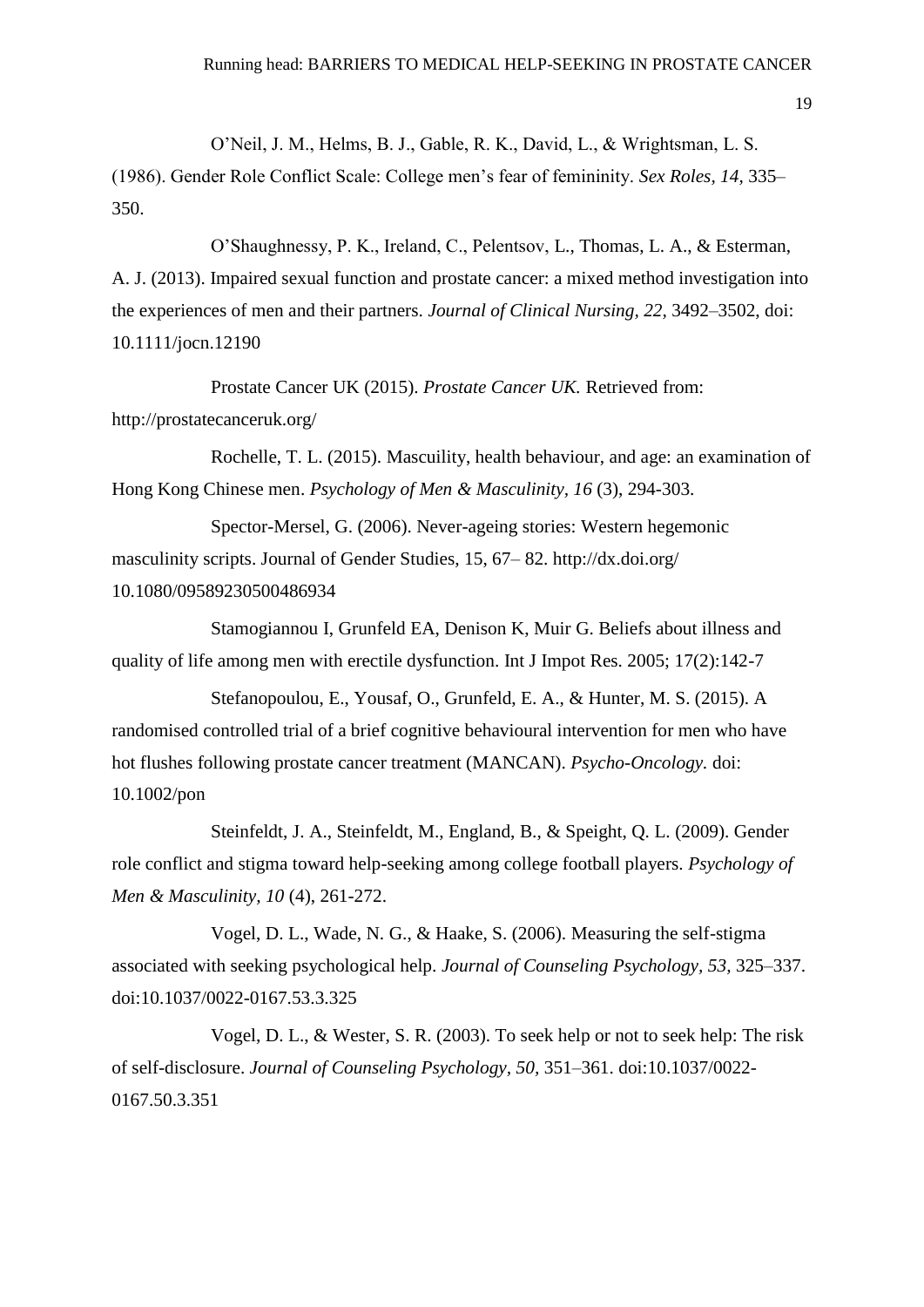Vogel, D. L., Wester, S. R., Wei, M., & Boysen, G. A. (2005). The role of outcome expectations and attitudes on decisions to seek professional help. *Journal of Counseling Psychology, 52,* 459–470. doi:10.1037/0022-0167.52.4.459

Wenger, L. M. (2011). Beyond ballistics: Expanding our conceptualization of men's health-related help seeking. *American Journal of Men's Health, 5* (6), 488–499. doi:10.1177/1557988311409022

White, A., McKee, M., Richardson, N., De Visser, R., Madsen, S. A., De Sousa, B. C., & Makara, P. (2011). Europe's men need their own health strategy. *BMJ, 343,* d7397. doi:10.1136/bmj.d7397

World Health Organization (2011). *Global status report of noncommunicable diseases 2010.* Geneva: World Health Organization.

World Health Organization (2014). *Noncommunicable Diseases Country Profiles 2014.* Geneva: World Health Organization.

Yousaf, O., Grunfeld, E. A., & Hunter, M. S. (2013). A systematic review of the factors associated with delays in medical and psychological help-seeking among men. *Health Psychology Review.* doi: 10.1080/17437199.2013.840954

Yousaf, O., Popat, A., & Hunter, M. S. (2014, April 7). An Investigation of Masculinity Attitudes, Gender, and Attitudes toward Psychological Help-Seeking. *Psychology of Men & Masculinity*. Advance online publication. Retrieved from: http://dx.doi.org/10.1037/a0036241